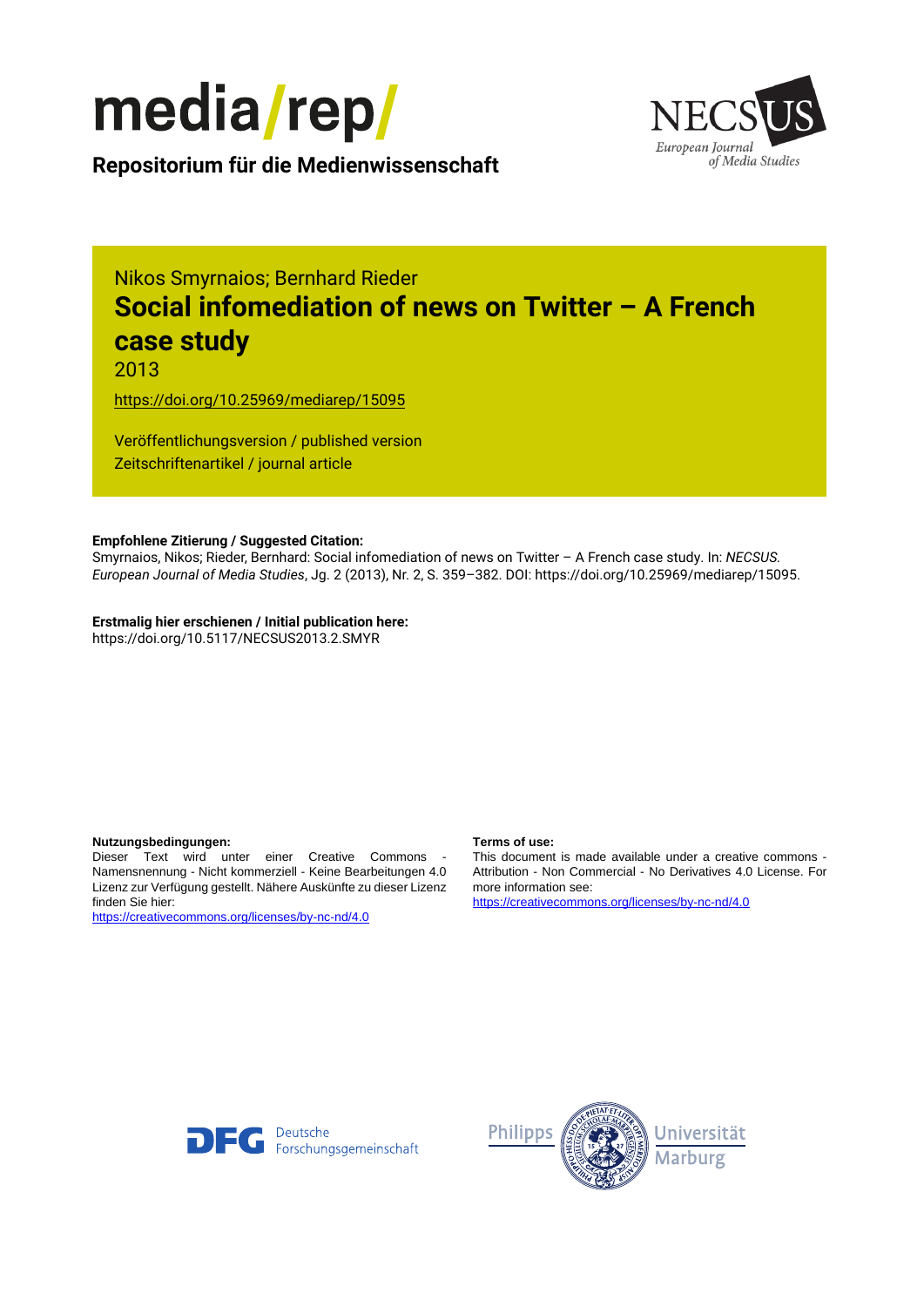EUROPEAN JOURNAL OF MEDIA STUDIES www.necsus-ejms.org Published by: Amsterdam University Press



## **Social infomediation of news on Twitter**

*A French case study*

Nikos Smyrnaios and Bernhard Rieder

NECSUS 2 (2):359–381 DOI: 10.5117/NECSUS2013.2.SMYR

### **Abstract**

Social infomediation is an emerging phenomenon that sees growing numbers of Internet users share and comment on news items on Facebook and Twitter. This study analyses a large sample of French-speaking Twitter users over a period of two months. First, we study some general characteristics of our sample's usage of Twitter, such as timescale, productivity, hashtag, and URL distribution. We then compare the French online media agenda to the most shared and discussed news items in our sample in order to highlight similarities and differences. Our findings show that even though they depend on mainstream media coverage, Twitter user preferences often push political and technological stories that have been overlooked or even ignored to the forefront.

**Keywords:** Twitter, infomediation, news, France, diversity

The rising power of online social networks over the last few years has brought about the phenomenon of 'social dissemination' of online information. If services such as Facebook and Twitter have initially been used as support for everyday sociability,<sup>1</sup> their usage has rapidly gone beyond mere interpersonal communication and become an integral part of the electronic public sphere. Such an entanglement between mass media and interpersonal information dissemination had already surfaced in the works of Lazarsfeld as early as the 1940s. Nevertheless, the rise of modern social media has altered the depth and scale of the phenomenon. Today, tens of millions of individuals worldwide share information in real time and voice their opinions publicly or semi-publicly on news related to political, social, cultural, and economic issues. Rather than through frictionless dissemination, such exchanges on Twitter occur within a 'conversational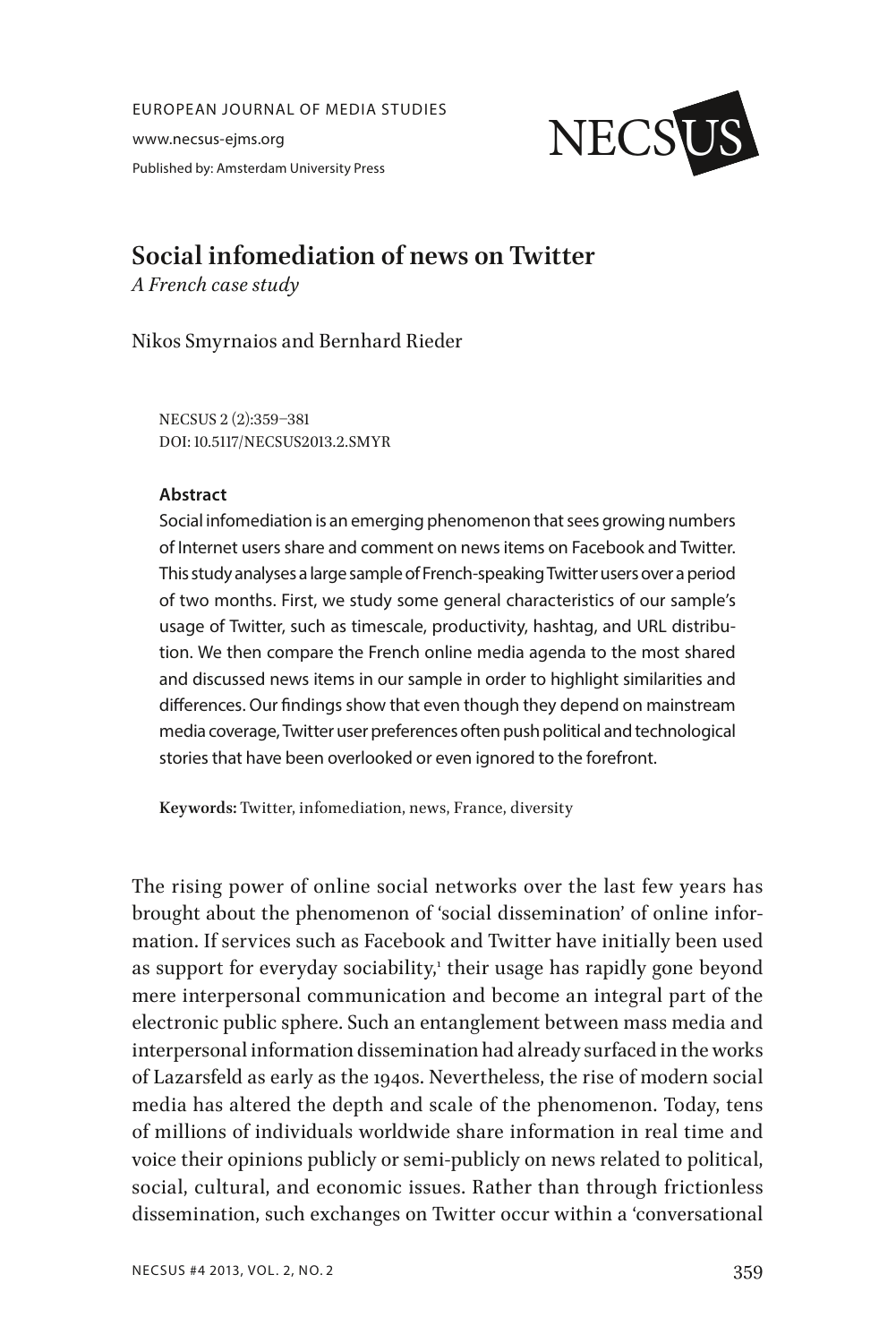ecosystem' where various levels of discourse intertwine and information feeds are continuous.2 Far from your typical interpersonal discussions or mass media broadcasts, the use of Twitter is characterised by 'context collapse', in which communication goals and potential audiences overlap.3 At that point, a complex communication scheme emerges in which scope and geometry are variable.

In this paper4 we argue that, indeed, one must relinquish the notion of an 'average' Twitter user. Twitter gives rise to a wide range of usage modes, levels of intensity and visibility, and types of shared and consumed content. This diversity co-exists with concentration tendencies that often manifest themselves in distribution that follows specific power laws: a restricted number of users, content, sources, and topics dominate the others but still leave room for a genuine plurality that can be discovered by diving below the surface. Finally, Twitter is not sealed off from other platforms – quite the contrary: it is inextricably linked to other so-called Web 2.0 services, as well as to the information and media sphere in general.

In order to embrace this complex set of trends that characterise social networking sites (or SNS) in relation to journalism, we rely on the concept of the *social infomediation of news*. 5 The notion of infomediation has been successively used in information science, $^{\rm 6}$  economics, $^{\rm 7}$  and management $^{\rm 8}$ in order to explain the new forms of mediation that take place in digital networks between suppliers and consumers of information. In the area of online news one can observe the growing intervention of firms that originate from the 'logical layer' of the Internet, made of software and services.9 Web service providers and software firms progressively establish themselves as inevitable passage points between producers and editors of content and also Internet users, including the many transversal ties in this increasingly complex field of actors. These infomediaries play an increasing role in the distribution of online information by making supply meet demand in a variety of ways.

Social infomediation involves online social platforms that meet the three requirements for being a SNS<sup>10</sup> as well as communities or groups of Internet users who share and comment on news content. The particular technical and economic characteristics of each platform dictate a number of usage constraints. This results in a specific type of infomediation scheme which requires an 'activation' of sorts (e.g. clicking a share button) and a specific appropriation on the part of its users that is conditioned by various factors, such as socio-economic and cultural characteristics, objectives, and usage contexts.<sup>11</sup>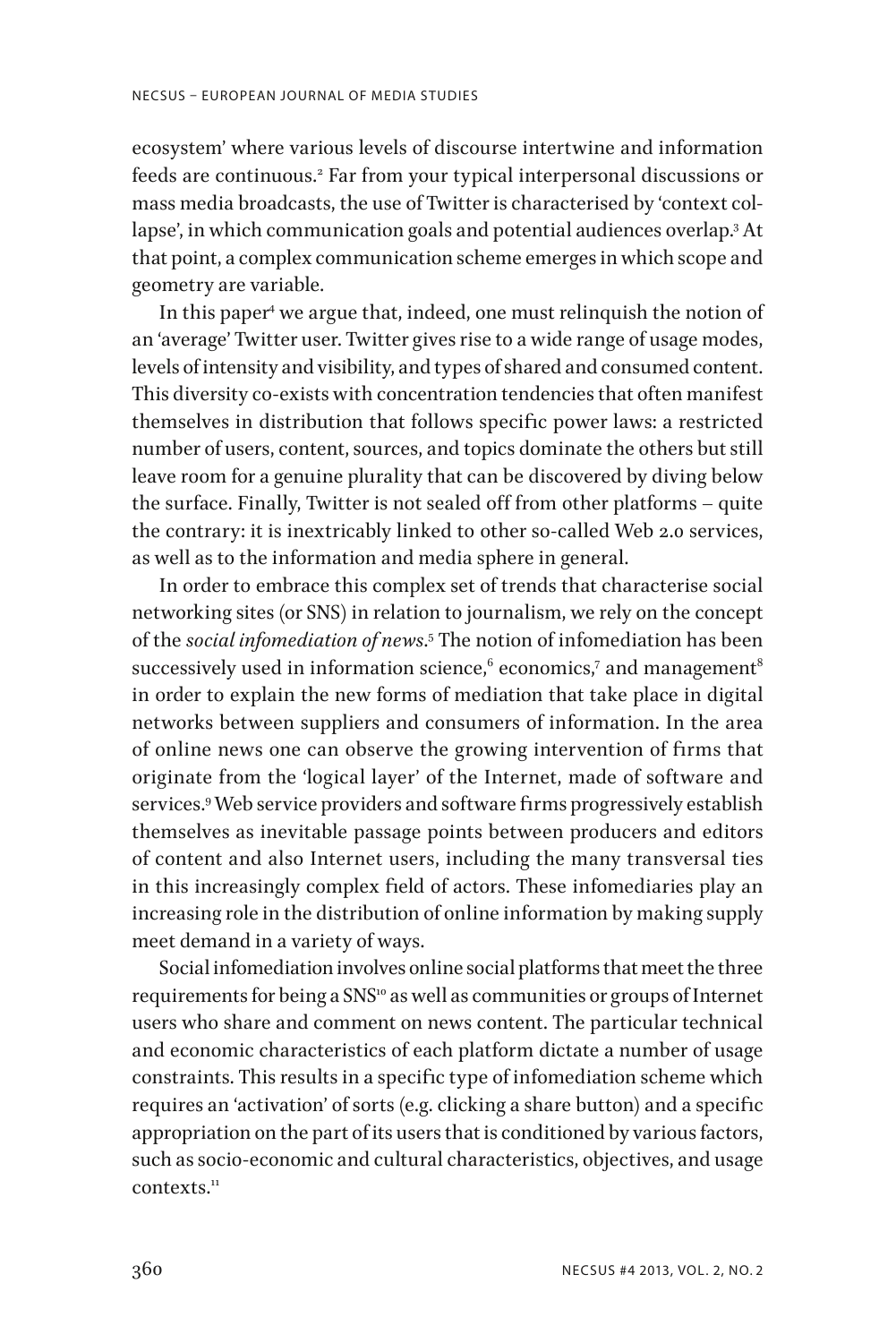The result of this triangular interaction between content, sharing platforms, and users constitutes a process of *social infomediation*. In this case, it is not simply a computer algorithm that is used to match a heterogeneous and plethoric online information offer with a diverse demand from various users, as is the case with Google News for instance. Rather, it is the interactions that take place between individual users through proprietary and structuring platforms. The use of SNS such as Twitter and Facebook to share news links is intermediated by these platforms in infrastructural terms, but also via specific functionalities and somewhat obscure rule sets. Facebook's EdgeRank, an algorithm that governs the level of visibility of information being circulated on its platform, is a good example of this.<sup>12</sup> Technical logic, often optimised for commercial gain, and rich social dynamics intertwine to produce complex communication spaces that take a growing part in the way Internet users perceive the world and participate (or not) in debates of public character.

The relationship between 'traditional' producers of news and these socio-technical platforms is a particularly relevant issue in this context. By comparing the topics most covered by various news websites with those most discussed and shared in SNS, one can investigate possible convergences or divergences between these two domains in order to gain further insight into a series of transformations that cannot be subsumed by terms of dubitable analytical value, such as *democratisation* or *decentralisation*. To that end, we have carried out an analysis of news-related exchanges on Twitter and a comparison with the dominant news agenda of the French web, which is clearly understudied compared to English-language content. However, before providing an overview of our methodology we need to further specify the context and thrust of our investigation.

### **Infomediation on Twitter**

Since at least the June 2009 Iranian presidential elections and the repression that followed, Twitter has become not only an information medium of choice for news but also a forum for political mobilisation, as seen during the Arab revolutions and the WikiLeaks controversy.13 The omnipresence of individuals and organisations that are specifically interested in the news and/or are politically engaged (media, news reporters, bloggers, political activists, NGOs, etc.) makes Twitter an invaluable tool to the networked production and dissemination of news described by Gilad Lotan and colleagues.14 Alfred Hermida further developed this assessment by advancing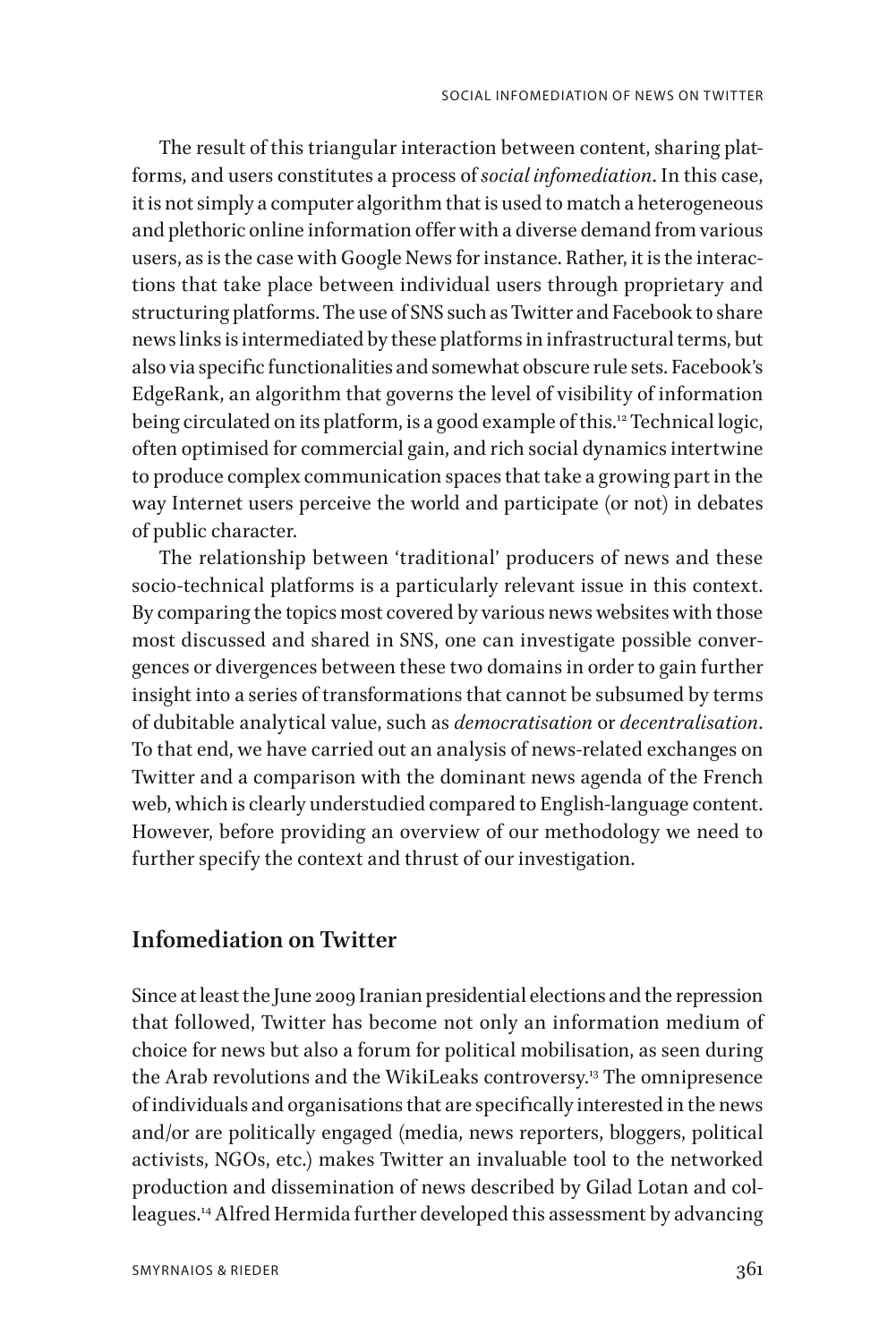the concept of 'ambient journalism', which includes 'real-time, networked digital technologies as awareness systems that offer diverse means to collect, communicate, share and display news and information in the periphery of a user's awareness'.15 According to Hermida, Twitter is now at the core of this ambient journalism, where citizens and reporters co-produce information fragments that, once they are aggregated by the media, make up the whole of the news.

Beyond their professional use by journalists, social media also influence the way the general public gains access to news content. Indeed, a growing number of Internet users now get their news by way of links shared using this type of service. According to the State of the Media report,<sup>16</sup> nearly one in ten American Internet users say they regularly follow news-topic recommendations made on Facebook and Twitter.<sup>17</sup> A survey carried out in France shortly before the 2012 presidential election showed that 15% of respondents had turned to these two services for information pertaining to the election campaign, although the exact proportion for each service is not known.18 Nevertheless, according to the same survey, politically-active Internet users are three times more likely to have a Twitter account than the average population of Internet users (31% and 10% respectively).

One of Twitter's news features is the major diversity perceived by its users. According to research conducted by the Pew Foundation, Twitter users receive links from a variety of sources – not just friends and relatives, but also individuals and organisations that they have no personal connection to. The result is a feeling among Twitter users (one not necessarily shared by Facebook users) that the information they receive would be difficult to find anywhere else. In other words, given the characteristics of the infomediation it provides for – relative to the technical features of the platform as well as to the sociological aspects of its audience – such a tool seems better equipped than comparable services to take full advantage of the potential diversity of 'weak links'.19 This particular aspect of Twitter is confirmed by a phenomenon referred to as 'indirect media exposure', observed through the analysis of a large corpus of data.<sup>20</sup> In short, it means being put into contact with news content without having searched for it. This can be seen as a form of *serendipity* – that is, the discovery, posting, and fortuitous reappropriation of information.<sup>21</sup> Through retweets in particular, users of the service can receive information from sources that they do not know and at first demonstrate no interest in. This phenomenon may lead these individuals to be exposed to a broader spectrum of political views and opinions than they are accustomed to.<sup>22</sup> This trend is particularly apparent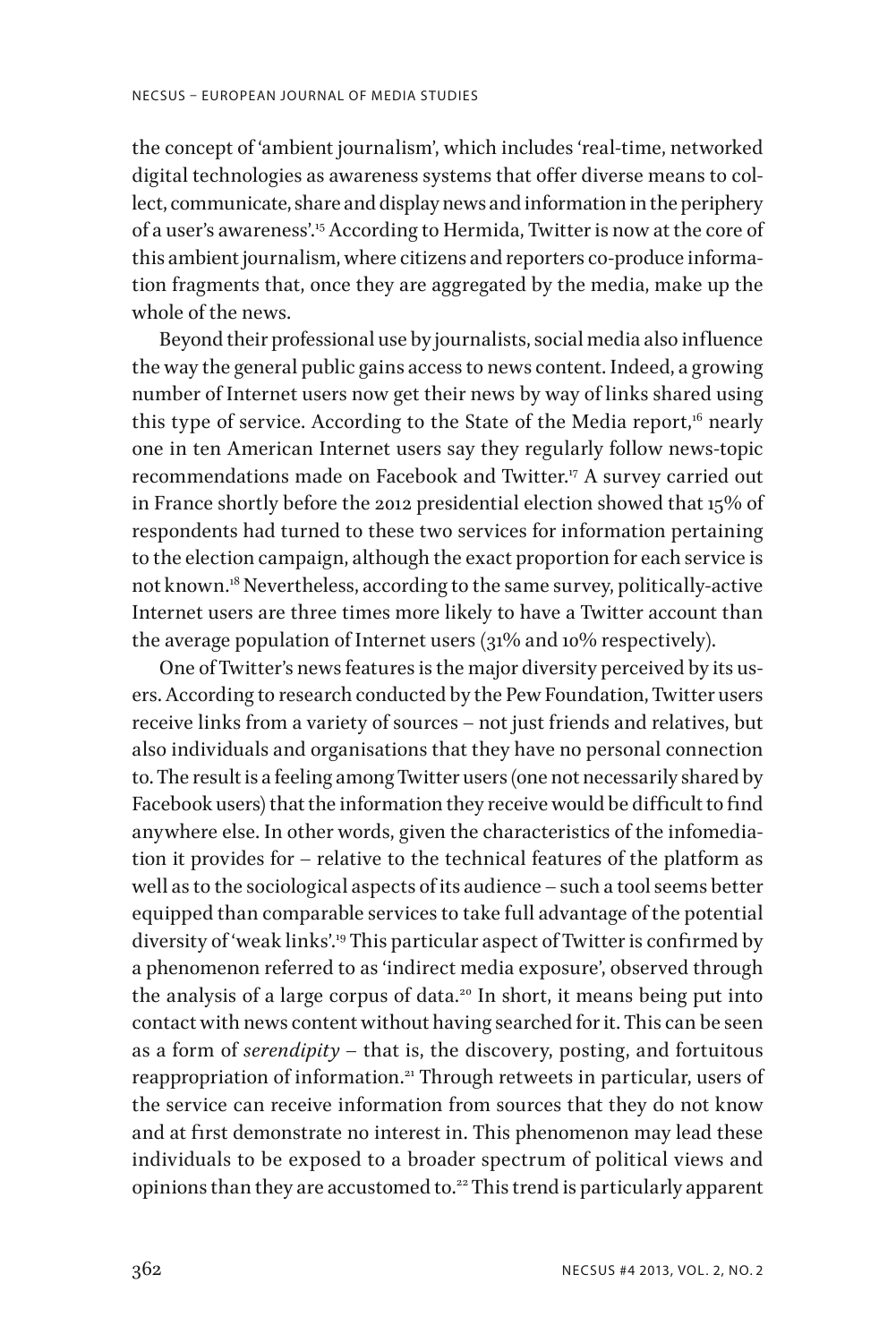when users with opposing views hold discussions, $23$  and during major social mobilisations<sup>24</sup>

Despite the caution that must be exercised in the interpretation of these studies, they still paint a picture of how emerging trends in news access are mainly infomediation-based. Such new practices can potentially translate into an increase in traffic for news websites courtesy of Twitter, and ultimately into economic and journalistic consequences. At the same time, given their diversity and complexity, these phenomena raise sociopolitical issues regarding how the public media sphere will evolve in the coming years. This article puts forward a (relatively) large-scale empirical study based on an exploratory 'digital methods' approach,<sup>25</sup> so as to develop a better understanding of these difficult-to-grasp phenomena. In particular, we focus on two lines of interrogation: first, we investigate the question of *diversity*, concerning both topics and user practices; second, we study the relationship between Twitter and traditional media outlets by comparing the *topic agenda* between the two domains.

### **Methodology and area of inquiry**

An empirical study of Twitter provides as much opportunities as it does challenges. The various APIs<sup>26</sup> allow for relatively complete access to data and activity from public accounts.<sup>27</sup> Also, Twitter users publish millions of messages every day, and such a large amount of data can easily surpass the capacities of even the most ambitious of research projects. Consequently, given that an exhaustive analysis of all the messages published on Twitter would be very difficult if not impossible, we have elected to base our observations on a subset of data. The chosen sampling method needed to meet the following four objectives: create a sample based on user accounts, rather than on selected themes, so as to assess and compare a wide range of news topics; compile a sample made up primarily of French and Frenchspeaking users; focus on users interested in general and political news; and gather a large enough sample to allow for an in-depth analysis.

To attain these objectives we have opted for a snowball approach transposed to Twitter. We started with an initial core of 496 accounts belonging to French and French-speaking users that were interested in general and political news. The accounts were cherry-picked by three researchers following an exploration phase spanning several days.<sup>28</sup> The core was made up of politicians, activists, bloggers, and professionals from the media and the French-speaking Internet who regularly use Twitter. At the time the initial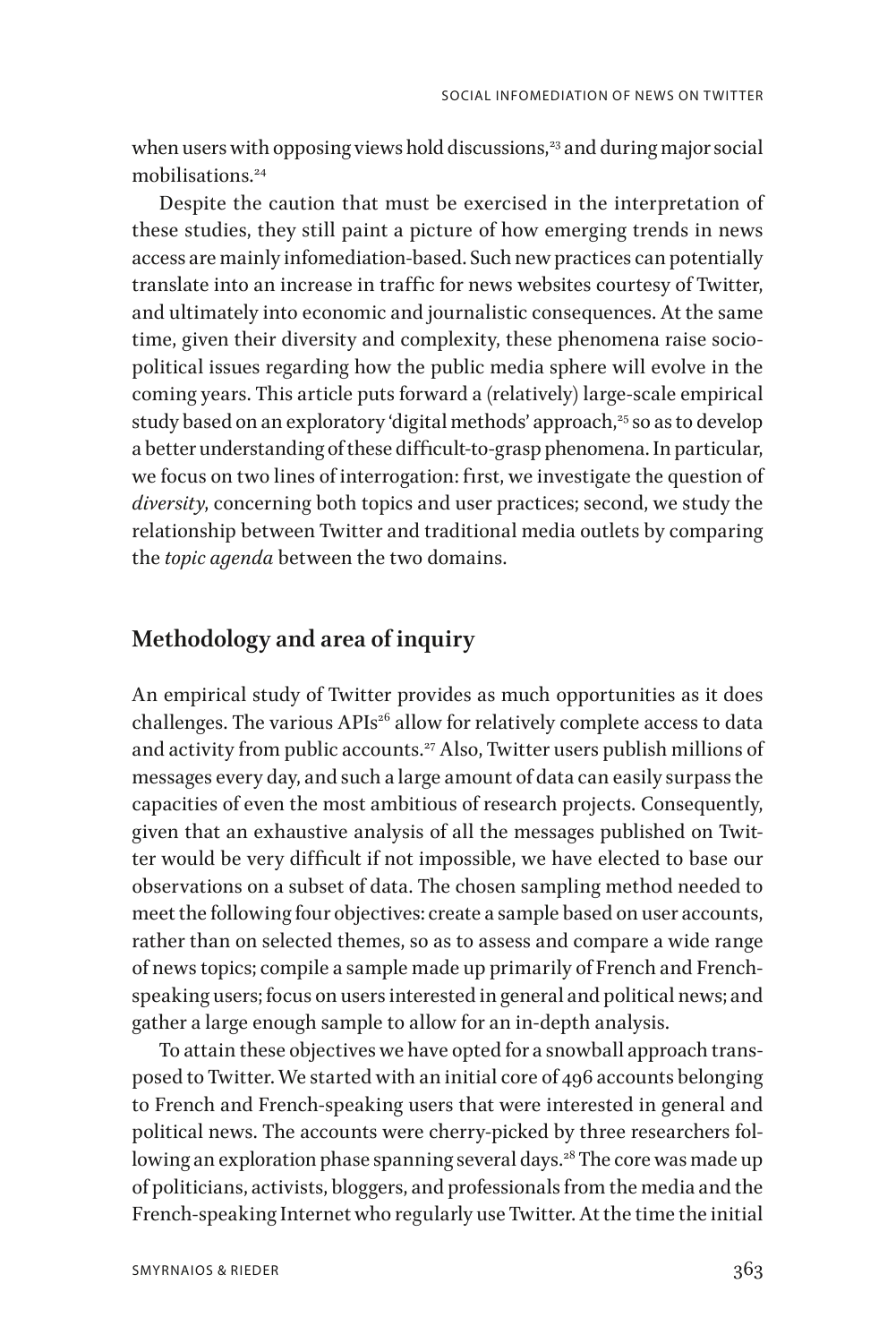core was assembled most of the users enjoyed a certain level of exposure on the platform, notably in terms of mentions and retweets – although this does not inherently imply a large number of followers.<sup>29</sup>

In a second step, we acquired all of their friends and followers thanks to the REST API, which brought our sample to a total of 326,532 (mostly Anglophone) accounts. To allow for a better management of such data using the technical means available to us – but mostly to stay on our Francophone target – we only kept accounts that were linked as friends or followers to at least 10 users of our initial core. Of the resulting 24,351 user accounts, 22,322 were public, non-protected accounts, and 17,359 posted at least one message during the two-month observation period (15 February – 15 April 2011). All analyses were carried out on this last sample using the REST API – without a doubt the most reliable method for accessing Twitter data – making it possible to work on all the tweets posted by these active users throughout the observation period (5,883,659 tweets in total). Tweetism<sup>30</sup> and DMI-TCAT<sup>31</sup> were our tools of choice for exploring the corpus, as they provide specific analytical interfaces as well as file-export functions allowing for easy transfer to other software. We mostly used Gephi,<sup>32</sup> a graph-visualisation platform, also the statistics-visualisation software Mondrian.33 Our method picked up a certain number of celebrity accounts (Barack Obama, Lady Gaga) and spam accounts. Nevertheless, an analysis of the user profiles and the language used to post tweets confirmed a strong French predominance centered on Paris (5,828 users – nearly a third of our sample – explicitly stated 'Paris' in the location field). Our sample also focused on users working in the media or related professions. The bio field of 1,549 accounts (8.9% of the sample) included the word 'journalist'.

The user accounts of our sample therefore featured a few particularities – a Paris location for a third of them and a reference to a journalism-related position for nearly a tenth – corresponding to certain traits characteristic of individuals immerged in general and political news. In that regard, the sample obtained appears to be suited to the objectives of the current research project, which is centered on online news while also constituting a significant segment of the total population of Twitter users in France. It should be recalled that our sample was extracted from roughly 25,000 accounts, including over 17,000 public and active accounts, compared to the total number of Twitter accounts in France which, according to OpinionWay<sup>34</sup> and Spintank,<sup>35</sup> ranged from 150,000 to 250,000 at the time our data was collected.

In order to compare our findings about news sharing on Twitter to the dominant agenda of French news websites, we used data from the IPRI<sup>36</sup>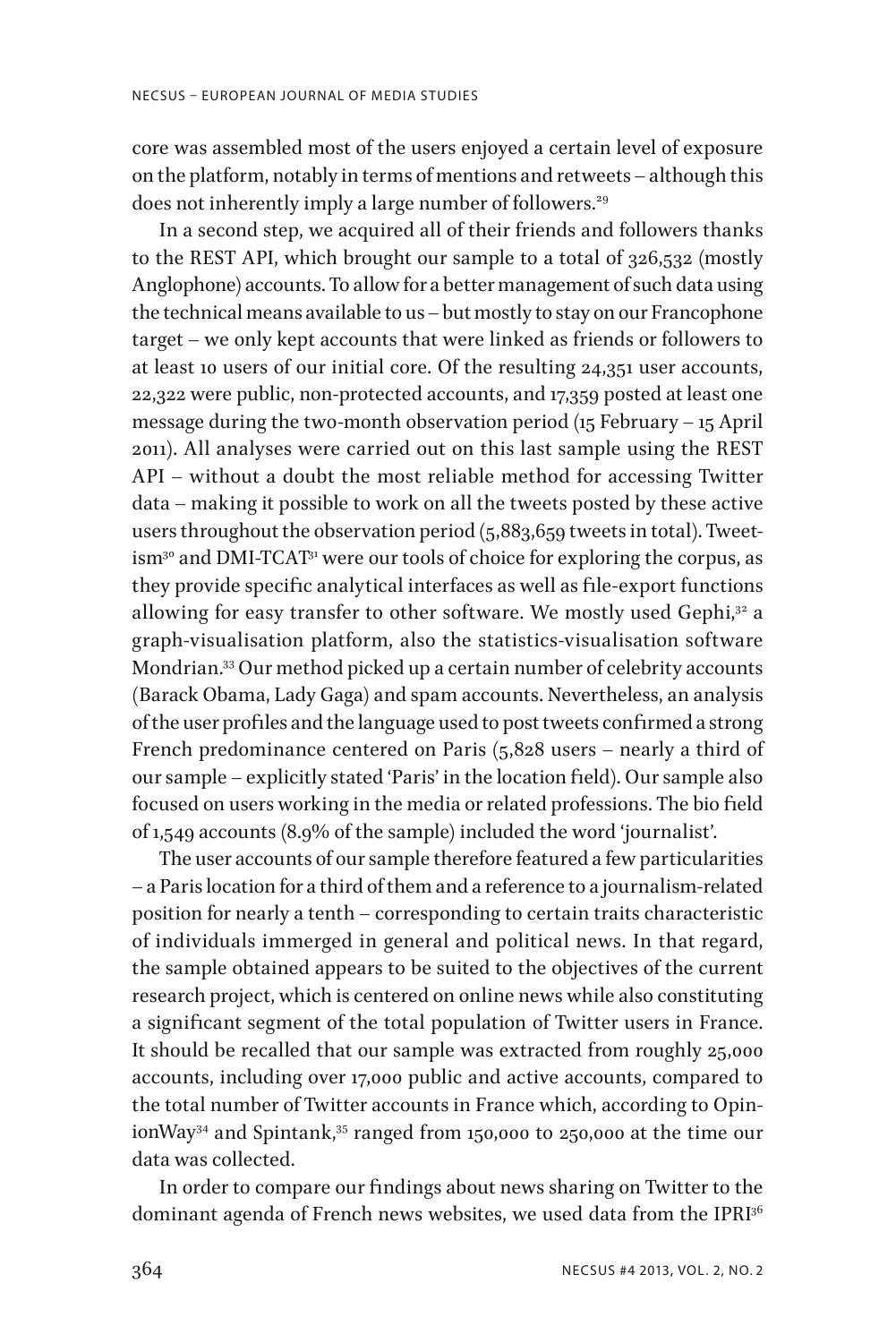research project. Based on a sample of 209 websites, the researchers of that project operated a quantitative content analysis on 37,569 articles published in March 2011 by French news websites.<sup>37</sup> This large-scale analysis was used to determine the levels of variety (number of topics discussed) and balance (share of each topic within the corpus of articles) of the news agenda on the French web.

### **General overview of findings**

Our corpus of tweets is balanced between those that contain a link, revealing a true intention to share/disseminate information, and those that do not, which are simply comments and conversations (see Figure 1). Nevertheless, it is important to stress that a few of the accounts are actually bots that produce a large amount of link-containing messages comparable to spam. Consequently, it can be assumed that with 'real' users there is a slight predominance of tweets without links, even though this distribution is subject to important variations depending on the topics covered. Compared to a recent finding, based on a one-day exploration of a random sample of Twitter<sup>38</sup> where only 11.7% of tweets were found to contain links, this is still a high proportion.

### **Timescale and themes**

In terms of productivity, we observed that the use of the service is more intense on weekdays and that it decreases on weekends. Another interesting phenomenon is the lower productivity mid-week, notably on Wednesdays, which could be explained by France's work and academic patterns.<sup>39</sup> It is thus possible to infer that Twitter has become an integral part of the daily lives of the users in our sample.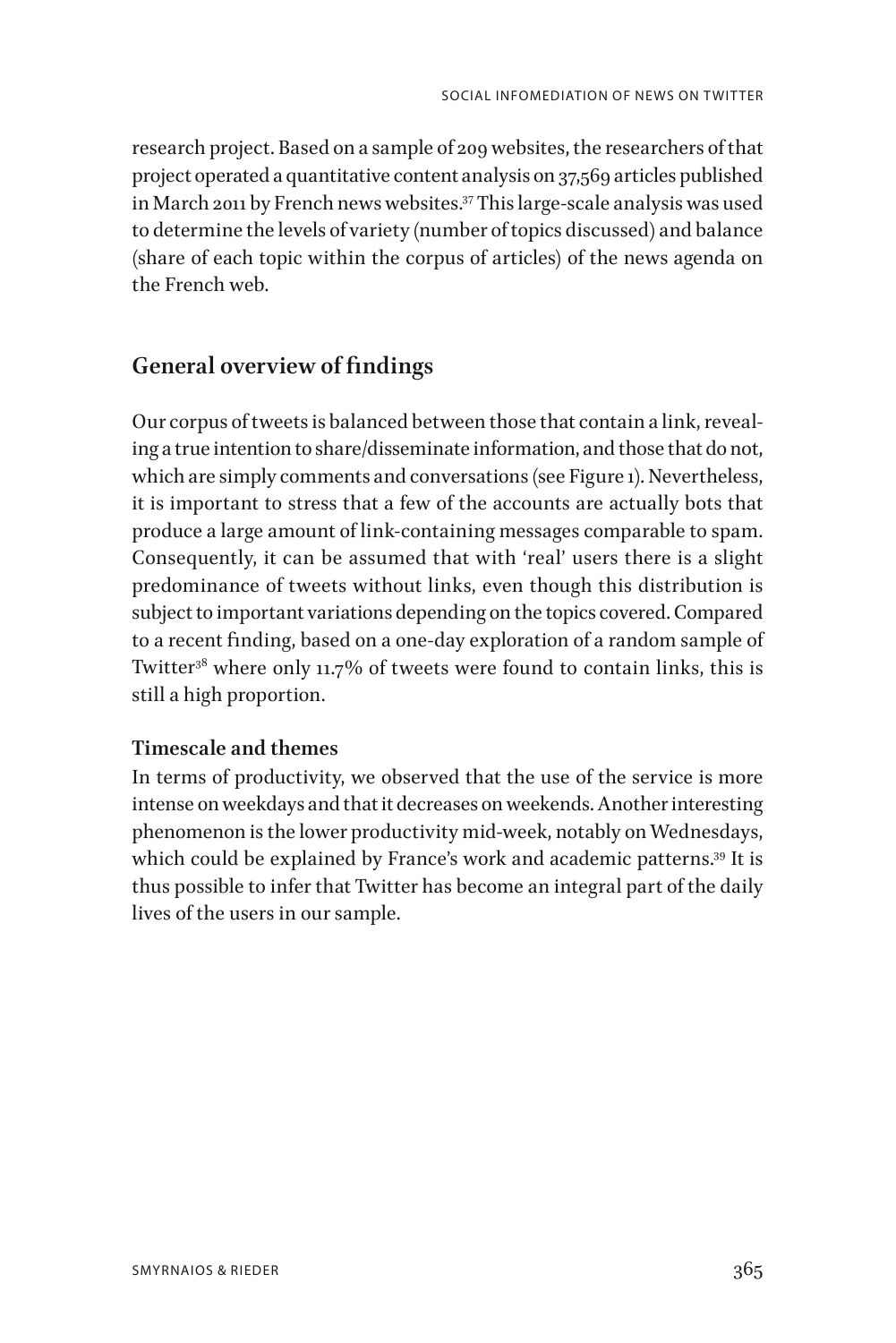#### NECSUS – EUROPEAN JOURNAL OF MEDIA STUDIES



*Fig. 1: Overview of the DMI-TCAT interface for the observation period (15 February – 15 April 2011).*

Finally, it is to be noted that the week of 14 March, which was part of the sample period for the analysis of web articles (7-17 March 2011), is the one in which the most tweets were produced. This is undoubtedly linked to the coverage of the tsunami in Japan, which drew considerable user attention to news websites, as shown in Figure 2.<sup>40</sup> When the two curves are superimposed (Figures 1 and 2) we notice that the day we collected the most tweets over the two-month period (15 March 2011) also ranked third as the day with the highest traffic for the sample of websites measured by AT Internet for that same period. Therefore, it is possible to conclude, as others before us have,<sup>41</sup> that there is a strong correlation between the intensity of the media agenda and the productivity of Twitter users.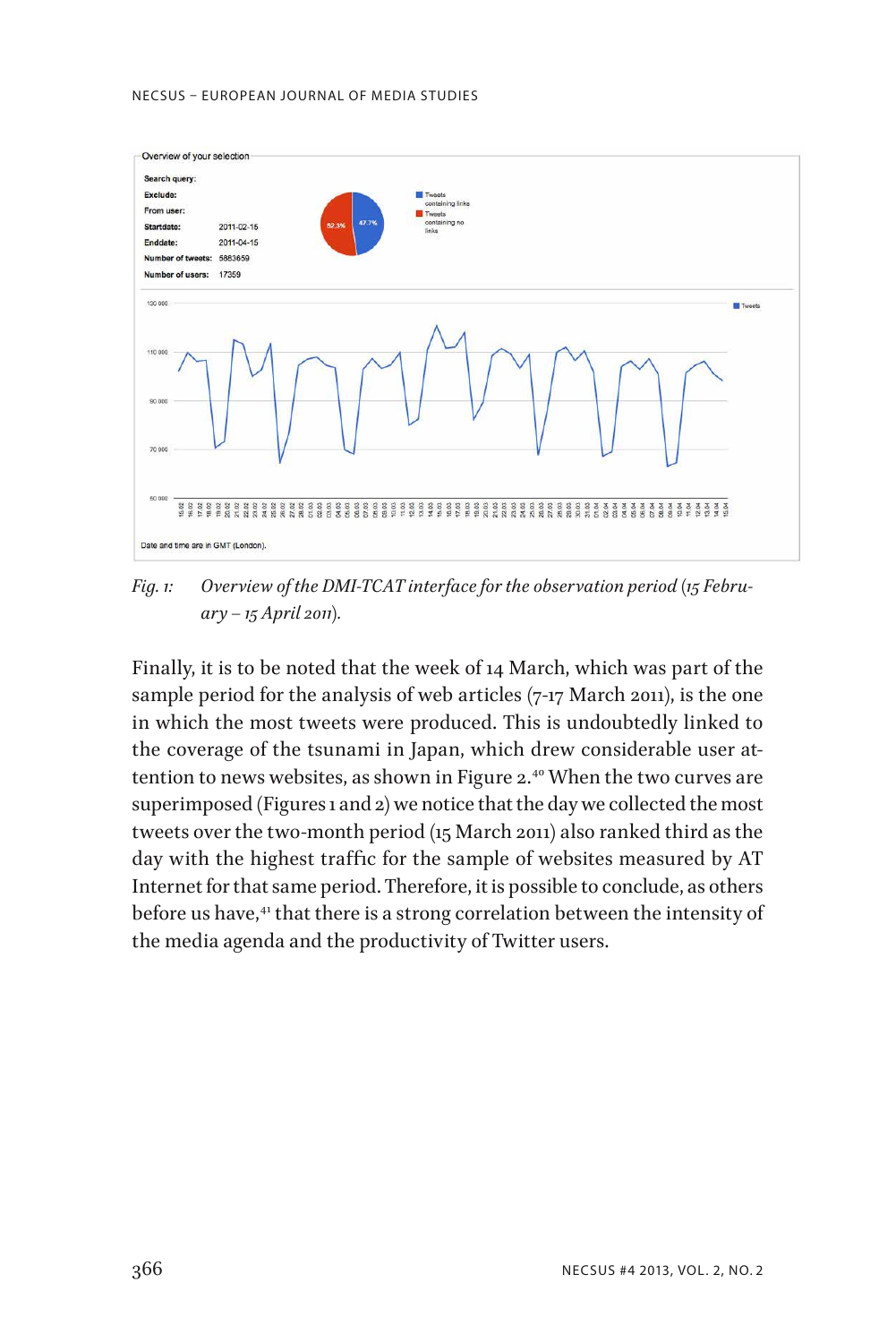

*Fig. 2: Traffic for a sample of 12 news websites (source: AT Internet).*

The news also manifests itself in the ranking of the most frequently used hashtags,<sup>42</sup> which are shown here as a list (Table 1) and a network graph (Figure 3). Over a third of the tweets collected  $(37.7%)$  contained a hashtag. Overall, our corpus of tweets totaled 207,059 unique hashtags. Although hashtags can hardly be interpreted as direct identifiers of subjects and themes, such a large number points to a high diversity as far as message production is concerned.

| No.    | Hashtag    | No.    | Hashtag      | No.   | Hashtag |
|--------|------------|--------|--------------|-------|---------|
| 61,746 | Ff         | 13,574 | fb           | 9,323 | Kadhafi |
| 34,025 | Libya      | 11,273 | fukushima    | 9,169 | Japan   |
| 33,254 | Libye      | 10,794 | feb17        | 8,450 | Fail    |
| 20,526 | civ2010    | 10,368 | bm           | 8,345 | Sarkozy |
| 19,322 | Cantonales | 10,029 | tunisie      | 8.184 | Ump     |
| 16,812 | Japon      | 9,565  | iranelection | 8,060 | France  |

**Table 1: Most frequently used hashtags during the observation period (15 February – 15 April 2011).**

The most frequently used hashtag, 'ff' (for 'Follow Friday'), refers to the current Twitter practice of users recommending accounts to follow every Friday. Meanwhile, the other hashtags atop the list concern events surrounding the Arab Spring, the tsunami in Japan, and the French cantonal elections. Furthermore, in the case of international events, English hashtags are used more often, even by French-speaking users. Globally, our sample shows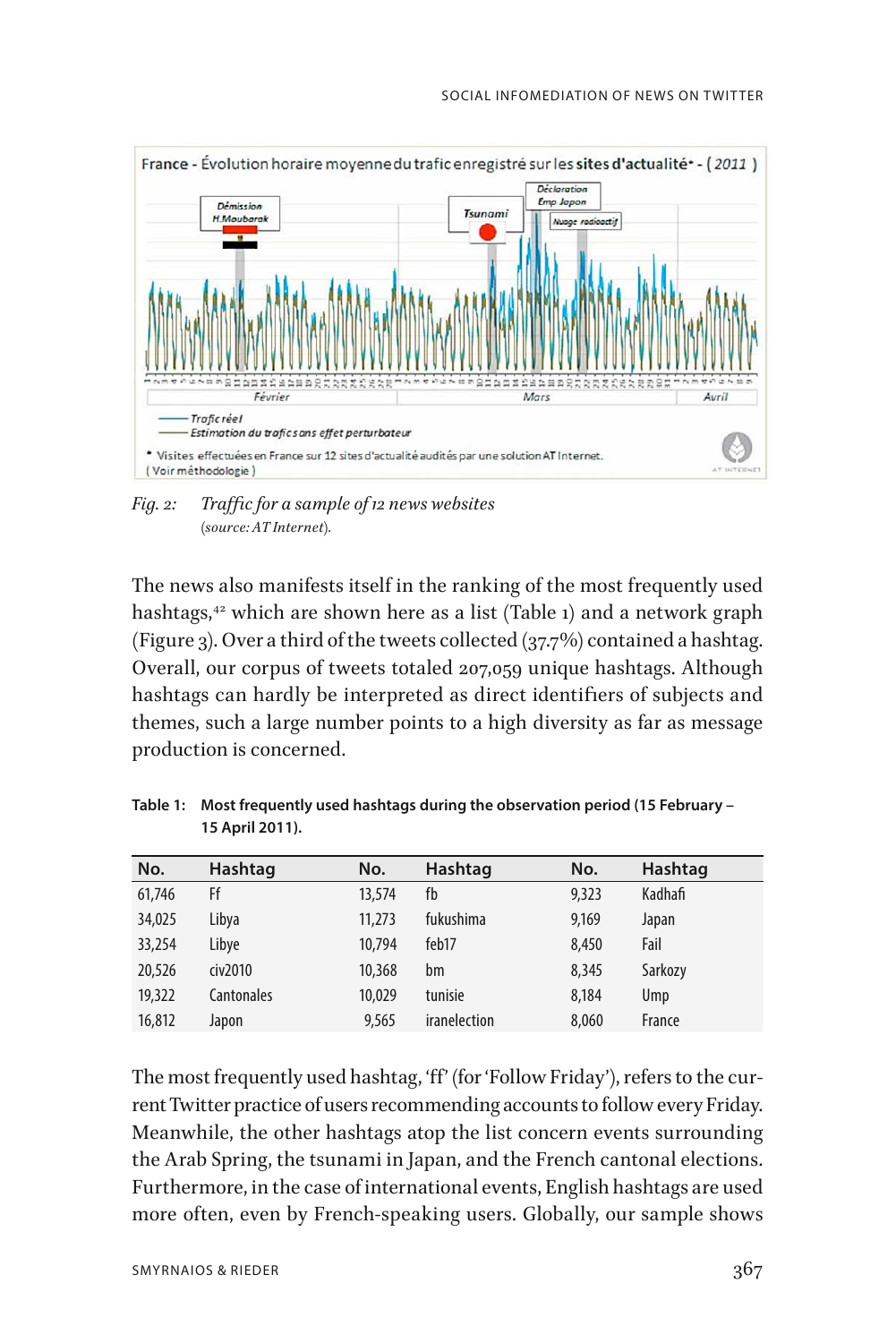evidence of deep integration of Twitter usage in everyday life patterns, especially during work time, and a strong correlation of tweet production to variations of the media agenda.



*Fig. 3: Co-occurrence relationship chart of the 144 hashtags used over 2,000 times. The size of a term shows the frequency of the hashtag. A line between two hashtags means that they have been used at least 30 times together in a single tweet (visualisation tool: Gephi).*

### **Characteristics of user accounts**

A first look at the distribution of user activity within our sample reveals overall data that allows us to establish an order of magnitude. As is often observed on SNS, most statistics from our sample feature distributions that follow a power law: a small number of individuals are responsible for the production of a large percentage of the content (50 user accounts produced 10% of all tweets, and the top 20% produced 80.2%) or have drawn the attention of a large percentage of individuals (50 user accounts are mentioned in 6% of all tweets; cf. Table 2).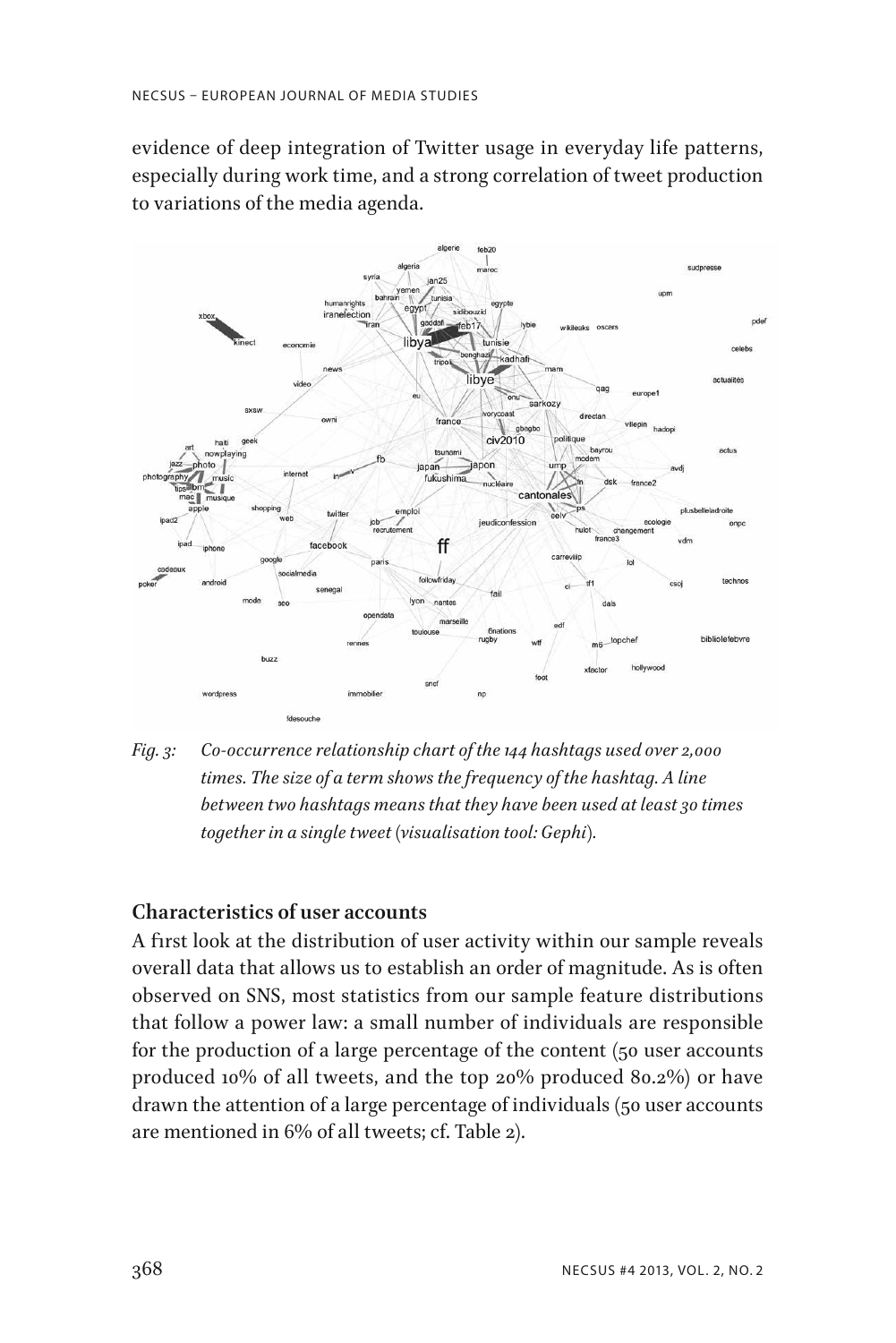|                                                              | Top 5     | Top 10     | Top <sub>20</sub> | <b>Top 50</b> | Top 20%     |  |
|--------------------------------------------------------------|-----------|------------|-------------------|---------------|-------------|--|
| 4,584,800 mentions (including retweets) of 266,292 users     |           |            |                   |               |             |  |
| Top users based on mentions                                  | 69,764    | 109,608    | 169,850           | 305,556       | 4,185,469   |  |
|                                                              | $(1.5\%)$ | $(2.4\%)$  | (3.7%)            | (6.67%)       | $(91, 3\%)$ |  |
| 2,836,902 URLs shared, including 112,862 unique domain names |           |            |                   |               |             |  |
| URLs owned by top domains                                    | 278,099   | 439,773    | 617,664           | 913,783       | 2,681,515   |  |
|                                                              | (10%)     | $(15.5\%)$ | $(21.8\%)$        | (32.2%)       | $(94.5\%)$  |  |

**Table 2: Quantitative indicators taken from the sample of user accounts and corpus of tweets.**

A certain number of user accounts dominated our sample, either in terms of activity or popularity. Beyond such a 'star system' logic, there is still room for other user accounts to receive some attention. For instance, Table 2 shows that the five users who are the most mentioned or retweeted represent only 1.5% of all references (which still amounts to nearly 60,000 references over a two-month period), leaving room for less influential users to find themselves at the heart of a debate or discussion on a news topic. However, beyond the top 20% user mentions fall off quickly. Comparatively, the URLs identified in the corpus of tweets which are of particular interest to this study when they point to news websites seem to represent a much more concentrated situation: the five most frequently shared domain names in the tweets total 10% of all the shared URLs (cf. Table 2).

The social dynamics behind these distributions are structured around direct links via mentions (@*user*, thus including retweets). This trend is very strong in our corpus, with 57.7% of the tweets referring to at least one user. At a primary level, we noticed a large diversity of exchanges, with each user referring to an average of 84.4 different individuals in two months. However, this figure dwindles when we consider repeated interactions: 34.5 accounts are mentioned on average at least twice, 10 at least five times, and only 4.4 ten times or more. Brief interactions are extremely common, while stable relationships remain scarce.

The variable geometry of these communication matches on Twitter is assuredly more complex than the quantitative indicators reveal. We thus propose to consider two additional analysis axes that will illustrate possible orientations for differentiating users in the absence (due to uneven distributions) of 'typical' representative units for the whole of the population.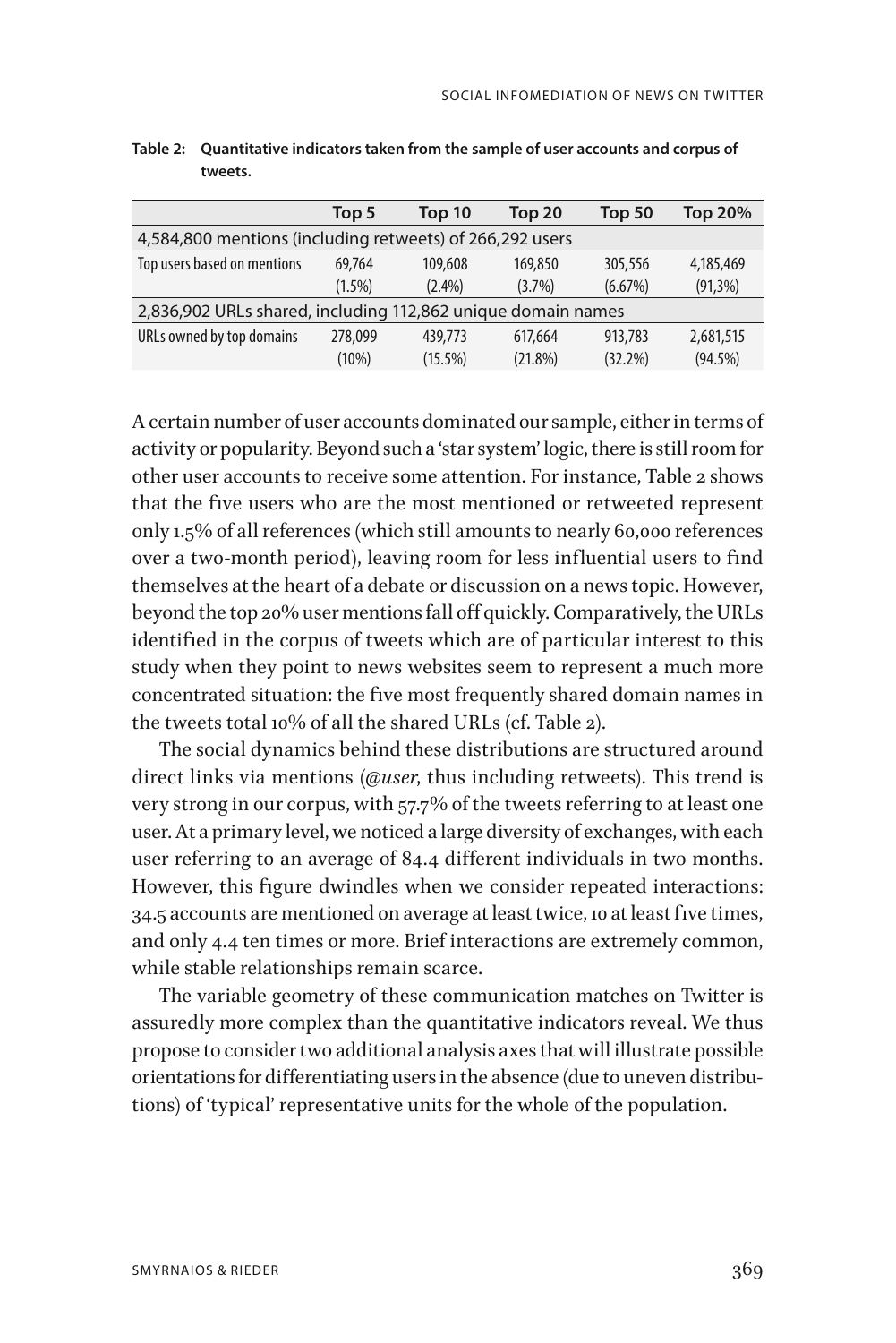

*Fig. 4: Scatter plot of the sample based on the number of followers (x) and friends (y). Each point represents an account (visualisation tool: Mondrian).*

Figure 4 shows three interesting elements. The least-squares trendline indicates that our sample captured an 'elite', meaning that our users have considerably more followers than they have friends. Also, we can observe the effect of one of the platform's limitations: Twitter makes it technically impossible to follow more than 2,000 accounts unless a user has at least the same number of followers. Finally, two lines stand out on the graph that may establish a broad classification for this elite. The first follows the *x* axis and aggregates 'star' accounts (several followers, few friends) that operate mainly in broadcast mode. The second, at a  $45^{\circ}$  angle, includes mostly professional users who have built their reputations through an intense Twitter regimen of following, mentioning, tweeting, retweeting, replying, sharing, recommending, and bantering.



*Fig. 5: Scatter plot of the number of URLs referenced (x) and the URL-spread indicator (y). Each point represents an account (visualisation tool: Mondrian).*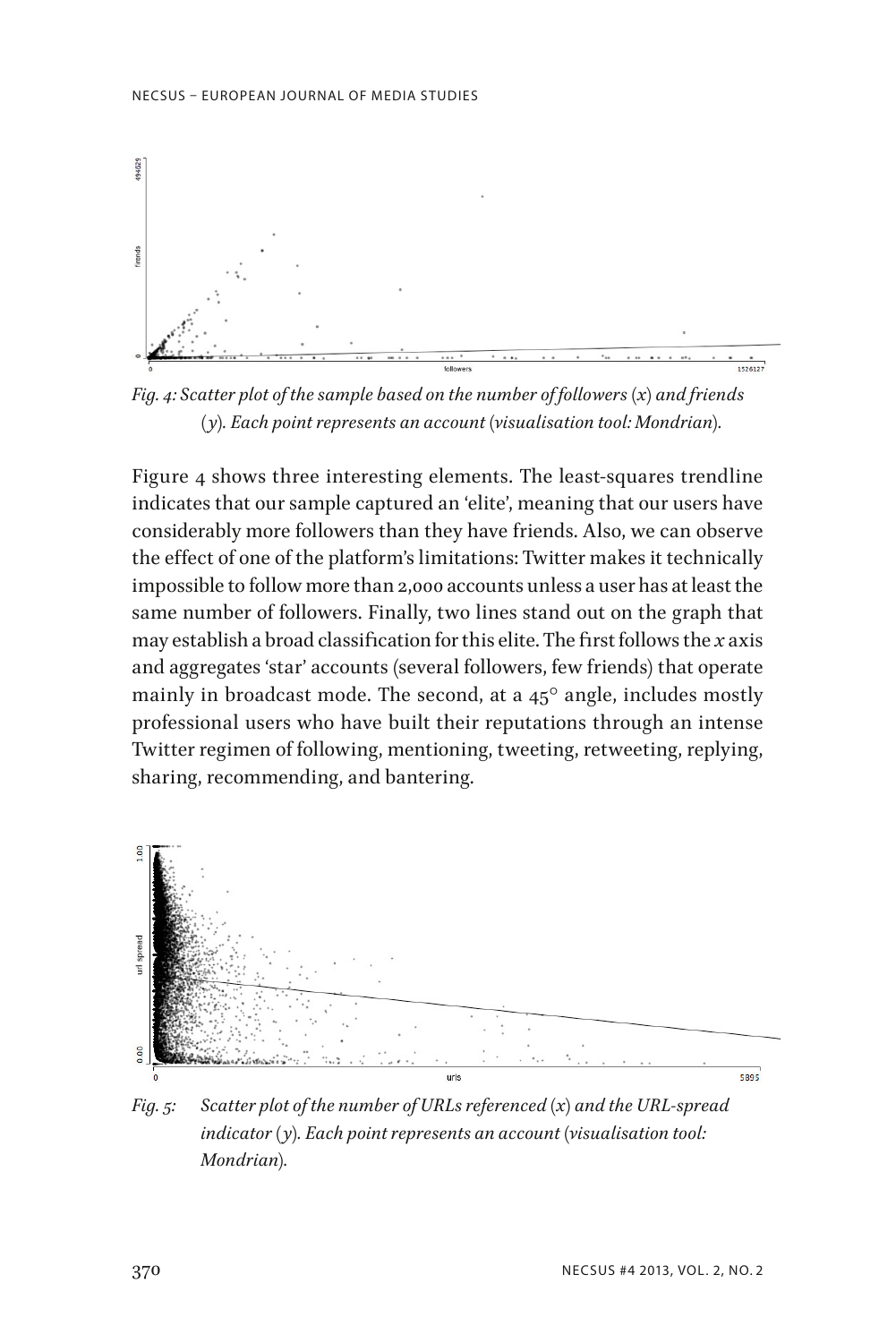Figure 5 was built from the URLs appearing in the tweets and uses a derived URL-spread indicator calculated by dividing the number of unique domain names referenced by a user by the number of URLs referenced. An account that only referenced a few domain names receives a low value, whereas a more varied practice in terms of link sharing is rated closer to 1. Two factors stand out here. First, we can see that the majority of accounts adhere to a link-sharing policy that favors diversity by citing several sources. At the same time, 13.65% of accounts are below the 0.1 value, which indicates a referencing practice that focuses on a single domain name. This group of accounts includes essentially commercial players or organisational affiliates – journalists' personal accounts that reference only their own media, for instance. The URL-spread indicator is an excellent means to detect these accounts and allows us to differentiate the various players, who may have very different communication goals.

Our findings show that, globally, while phenomena of concentration and Pareto-like patterns characterise the distribution of indicators such as the number of mentions, retweets, or followers, the diversity of exchanges and encounters that take place within the platform is still remarkably high. This is also true when it comes to content sharing. The desire of many users to vary information sources that they share with others seems to have a stronger impact on the overall production of tweets – at least in our sample – than promotional strategies of organisations and individuals. Domain names constitute an interesting resource for interpretation, and we therefore propose to analyse them more thoroughly.

### **Most referenced domain names on Twitter**

Any platform that imposes such a strong constraint – a tweet cannot exceed 140 characters – operates for the most part through interactions with other services and content available on the web. The act of referencing URLs is therefore a recurrent practice, and it could be argued that referenced content is an integral part of the message itself – at least from the standpoint of the sender.

### **Domain-name analysis**

When it comes to examining the pluralism of the information received, an analysis by domain name is quite revealing. A general overview – scrubbed of three spam accounts – of the most tweeted domain names is therefore instructive: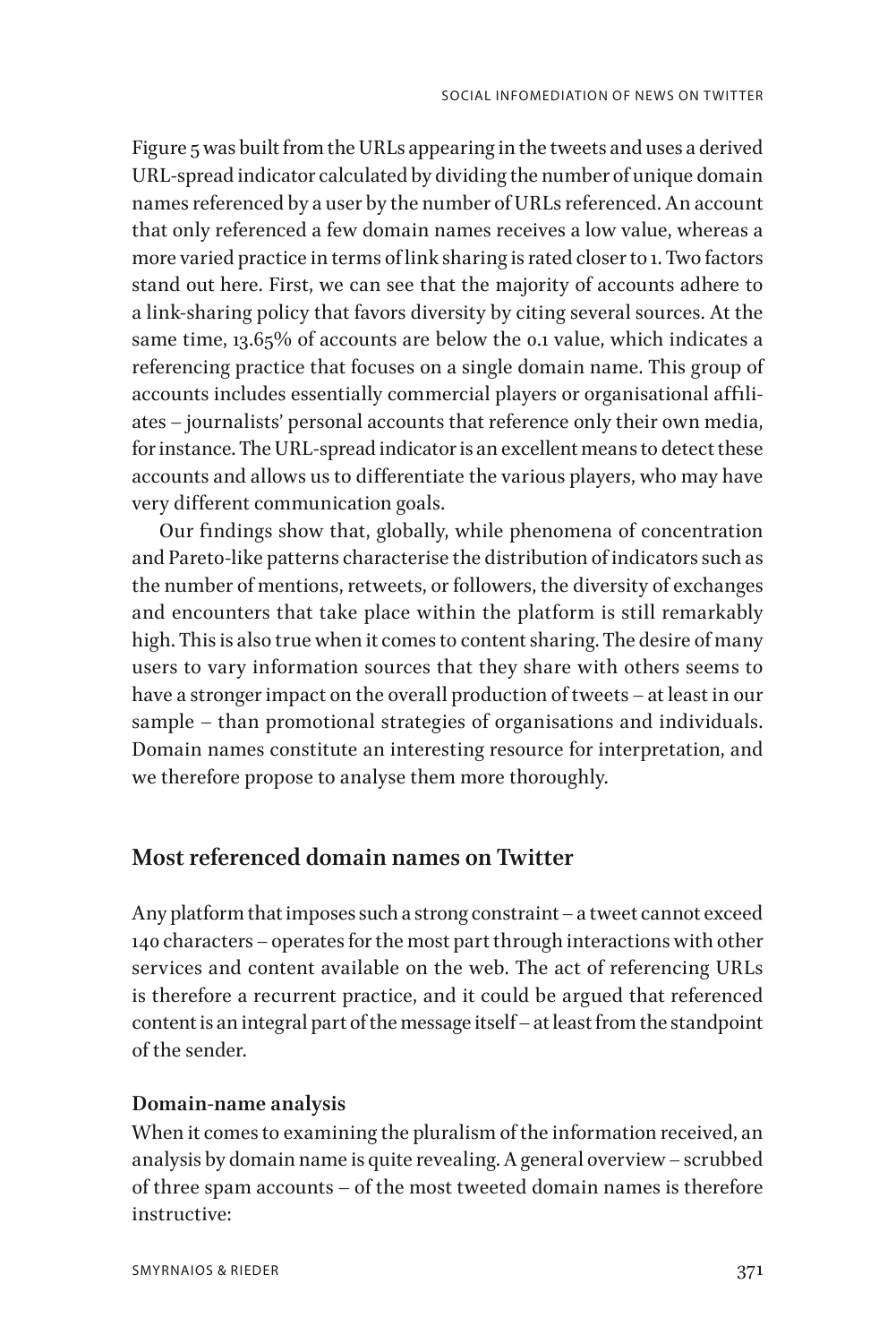| <b>No. of URLs</b> | <b>Domain Name</b> | <b>No. of URLs</b> | <b>Domain Name</b> |
|--------------------|--------------------|--------------------|--------------------|
| 91,527             | youtube.com        | 28,509             | twitter.com        |
| 49,321             | twitpic.com        | 27,757             | yfrog.com          |
| 43,629             | lemonde.fr         | 24,819             | wikio.fr           |
| 38,703             | facebook.com       | 21,480             | lefigaro.fr        |
| 37,799             | paper.li           | 16,554             | dailymotion.com    |
| 35,767             | foursquare.com     | 16,506             | leparisien.fr      |

**Table 3: The 12 most referenced domain names in the tweets (15 February – 15 April 2011).**

At least two aspects of this table must be highlighted. The overwhelming presence of commercial services dedicated to sharing content generated by amateurs and others (with YouTube at the head of the pack) shows a preponderance towards *multi-platform* usage practices on the part of Internet users. Depending on subjects and common interests, users draw their own informational paths within the ecosystem created by these major platforms, and it would be extremely hard for researchers to follow these paths by digital means. What hides behind a link to YouTube? A video recorded by a demonstrator with a cell phone? A video from a TV network? A semi-professional commentator looking to become the site's next big star? Also, we notice the presence of three traditional media websites, print media in particular (Lemonde.fr, Lefigaro.fr, Leparisien.fr). This stresses the mediaphilic nature of our sample, also the rather successful transfer of popularity by some newspapers to the digital era. The print media still seem to constitute references of choice when it comes to the news, including on Twitter.

Such a strong relationship between Twitter usage and access to news becomes all the more perceptible when we look further into this classification. There are 31 news websites among the 50 most frequently mentioned domain names in the tweets during the 11-day period covered by the IPRI analysis.43

Among the media mentioned on Twitter, *Le Monde* clearly pulls ahead, followed by *Le Figaro* and *Le Parisien*, which corresponds roughly to the sites' importance in terms of audience. Indeed, *Le Figaro* and *Le Monde* rank first in the panel of Médiamétrie, and *Le Parisien* takes fifth place for March 2011. In all, 10 of the 20 most mentioned sources on Twitter are part of the 20 most visited news websites. We can see a cyclical pattern here as Twitter users cite popular sources, thereby enhancing the sources' popularity.

The same similarity exists (although to a lesser extent) in terms of a news website's productivity, which is evaluated according to the number of articles published on its main RSS feed. Therefore, *Le Figaro*, *Le Nouvel*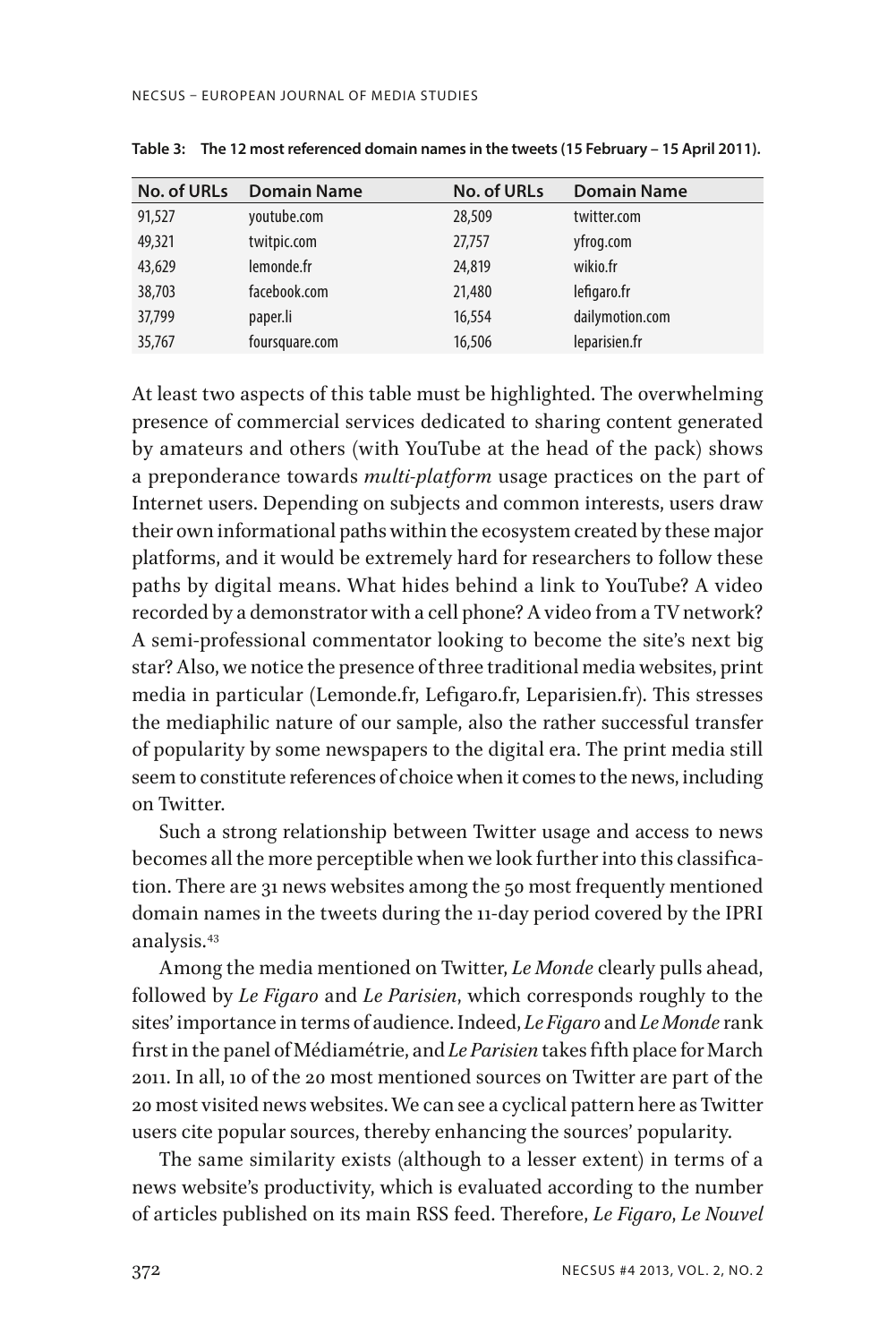*Observateur*, *Libération*, *20 Minutes*, and *Le Post* engage in extensive contentdissemination strategies that result in dense traffic and high reference rates on Twitter. However, productivity does not guarantee a high level of referencing in the Twittersphere. Finally, what differentiates news dissemination on Twitter as measured in terms of the global audience of information sites is the presence of technology and foreign-news websites atop the list, most likely due to the events that occurred in Japan during the observation period.

| <b>Mentions on</b>   | No. of      | <b>Web Audience</b>            | No. of    | <b>Article Production</b> | No. of          |
|----------------------|-------------|--------------------------------|-----------|---------------------------|-----------------|
| <b>Twitter March</b> | <b>URLs</b> | (March 2011)                   | Page-     | March 7-17, 2011          | <b>Articles</b> |
| 7-17, 2011           |             |                                | views     |                           |                 |
| lemonde.fr           | 8,920       | Le Figaro                      | $6.3$ mil | Wikio Actualités          | 2,125           |
| wikio.fr             | 4,871       | Le Monde                       | $6.2$ mil | Free Actualités           | 2,015           |
| lefigaro.fr          | 4,524       | <b>Orange News</b>             | 5.8 mil   | Le Nouvel Observateur     | 2,012           |
| leparisien.fr        | 3,723       | 20minutes.fr                   | $5.5$ mil | Voila Actualités          | 2,009           |
| dailymotion.com      | 3,434       | LeParisien.fr                  | $5.4$ mil | Le Journal du Dimanche    | 1,824           |
| mashable.com         | 3,228       | Nouvelobs.com                  | $5.1$ mil | France-Soir               | 1,820           |
| liberation.fr        | 2,818       | L'Express.fr                   | $4.5$ mil | Newspeg Une               | 1,185           |
| lexpress.fr          | 2,743       | <b>Google News</b>             | $4.5$ mil | Le Figaro                 | 1,166           |
| owni.fr              | 2,456       | TF1 News                       | $4.4$ mil | <b>RTL France</b>         | 1,152           |
| rue89.com            | 2,402       | <b>Yahoo! News</b>             | $4.4$ mil | Google Actualités         | 1,042           |
| quardian.co.uk       | 2,397       | <b>MSN Actualités</b>          | $4.2$ mil | <b>TV5 Monde</b>          | 1,008           |
| 20minutes.fr         | 2,393       | <b>France Télévisions News</b> | $3.5$ mil | 20 minutes                | 973             |
| iziva.com            | 2,364       | Libération                     | $3.5$ mil | <b>MSN Actualités</b>     | 919             |
| tempsreel.           | 2,305       | Le Point                       | $3.3$ mil | Orange Actualités         | 853             |
| nouvelobs.com        |             |                                |           |                           |                 |
| lepost.fr            | 2.146       | Europe 1                       | $3.1$ mil | France 3                  | 825             |
| france 24.com        | 2,112       | <b>Ouest France</b>            | $3$ mil   | France 2                  | 823             |
| lci.tf1.fr           | 2,049       | <b>Dailymotion News</b>        | $2.7$ mil | Le Point                  | 769             |
| scoop.it             | 2,027       | Le Post                        | $2.7$ mil | Libération                | 748             |
| techcrunch.com       | 1,784       | La Dépêche du Midi             | $2.2$ mil | Europe 1                  | 644             |
| journaldugeek.com    | 1,760       | Paperblog                      | $2.1$ mil | Le Post                   | 600             |

**Table 4: Top 20 news websites based on Twitter referencing, web audience, and article production, as of March 2011**  *(sources: Médiamétrie, Tweetism, IPRI).*

The importance of technology sites as well as foreign sites is also noticeable when we look at the most frequently referenced URLs – no longer domain names – in our 7-17 March 2011 sample (the period chosen for the IPRI analysis). Indeed, among the five most frequently mentioned content items, we found pictures from Japan published by three foreign websites – ABC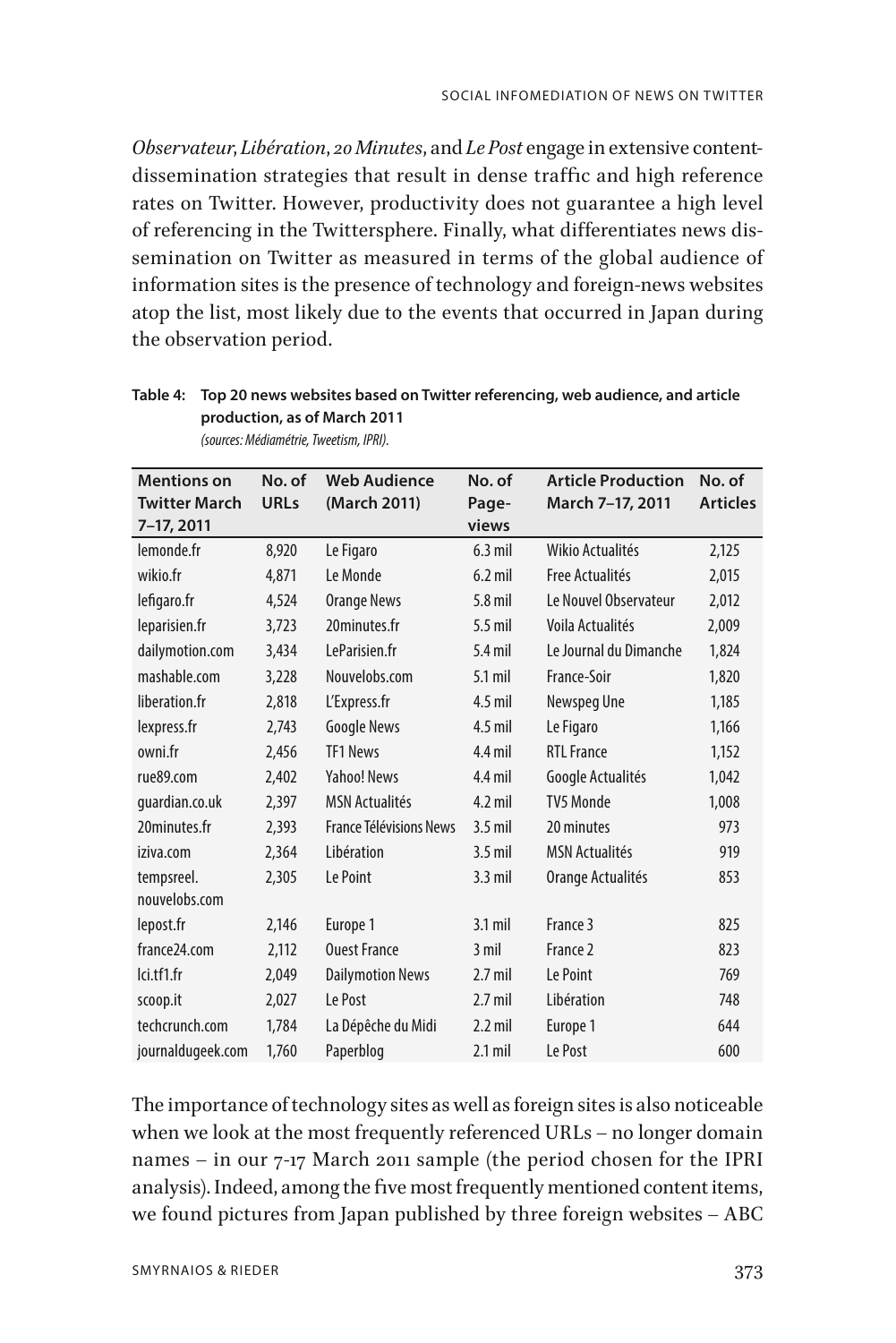(314 tweets), Boston.com (274 tweets), and *The New York Times* (200 tweets) – along with two articles from the *Owni.fr* website: one on job creation in the Internet field (272 tweets), and one other on the relationship between French nuclear reactor builder Areva and the Fukushima incident (223 tweets). In fact, the URLs that were referenced over 100 times were either from foreign sources, journalistic pure players, or the *Le Monde* website.

The URLs analysis in our sample confirms that Twitter is closely articulated with other user-generated content platforms and online media. When it comes to content sharing the traditional media hierarchy is somewhat maintained, with national dailies dominating the top of the list beside YouTube and Facebook. Nevertheless, international sources, independent pure players, and technology websites are also overexposed in our sample. The news hierarchy we found confirms these characteristics.

### **The hierarchy of news on Twitter**

Within the framework of the IPRI project, the level of pluralism of online information was first evaluated based on the news topics covered and the volume of news articles that each topic generated. The news articles, each corresponding to a single URL, were therefore categorised on the basis of the topic they covered. In order to compare the various news topics appearing on Twitter we tracked all the links published by the sample of news websites  $(38,286 \text{ URLs}^{44})$  in the tweets posted by our users. This method was difficult to apply given the various changes URLs undergo when they are shared; however, we put together a series of compensation measures so as to give sufficient validity to our results.<sup>45</sup> We thus found that 15,750 URLs (41% in total) had been referenced in our sample of tweets at least once, and 9,185 (24%) at least twice. Given that a number of media systematically tweet all of their articles, we feel that the second figure is more representative.

Thanks to IPRI's classification of the articles – and therefore that of the URLs – we were able to create a hierarchy of news topics on Twitter. When comparing the news topics that dominated the web's media agenda in France from 7-17 March 2011 to the most referenced subjects on Twitter, a strong similarity can easily be observed. The rankings of the first 10 news topics covered by general and political information websites, as with the Twitter references, showed the omnipresence of major international events, particularly those in Japan and Libya, as well as French political news, such as the former President Jacques Chirac's trial and the poll that showed farright candidate Marine Le Pen ahead in the first round of the presidential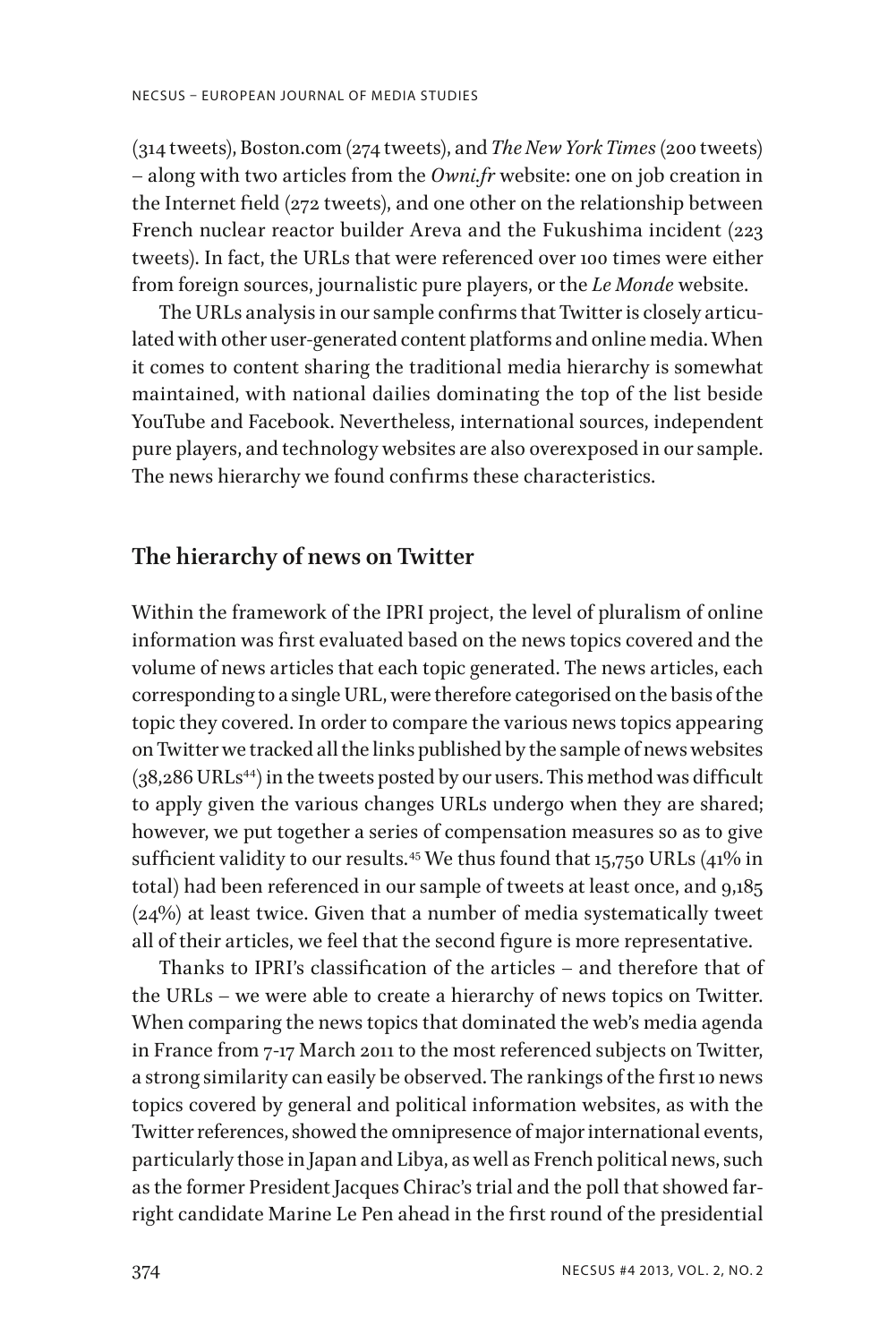elections. The only significant difference was the overexposure on Twitter of news related to technology (computer hacking in the French Ministry of Economy) and celebrity gossip (the separation between a former football star and a top model).

| News Topics on the Web                                         | No. of<br><b>Articles</b> | <b>News Topics on Twitter</b>                                  | No. of<br><b>Tweets</b> |
|----------------------------------------------------------------|---------------------------|----------------------------------------------------------------|-------------------------|
| Nuclear plant accidents in Japan and<br>related risks          | 4.147                     | Nuclear plant accidents in Japan and<br>related risks          | 11,747                  |
| Conflict in Libya                                              | 4,131                     | Violent earthquake and tsunami in<br>Japan                     | 7,821                   |
| Violent earthquake and tsunami in<br>Japan                     | 3,101                     | Conflict in Libya                                              | 6,334                   |
| Nuclear-energy debate reopened in<br>France and worldwide      | 1.031                     | Harris poll showing Marine Le Pen<br>ahead in voter intentions | 2,387                   |
| Harris poll showing Marine Le Pen<br>ahead in voter intentions | 962                       | Nuclear-energy debate reopened in<br>France and worldwide      | 2,166                   |
| Jacques Chirac's trial                                         | 858                       | Cantonal election campaign                                     | 1,283                   |
| Renault case                                                   | 757                       | Christian Karembeu and Adriana<br>separating                   | 1,031                   |
| Conflict in the Ivory Coast                                    | 683                       | Jacques Chirac's trial                                         | 1,015                   |
| Cantonal election campaign                                     | 571                       | Bercy hacking                                                  | 888                     |
| Bahrain demonstrations and repression                          | 475                       | Renault case                                                   | 703                     |

**Table 5: Top 10 topics covered by news websites and Twitter, 7-17 March 2011.**

However, the comparison becomes all the more interesting if we reverse the perspective and examine topics that were the most overexposed on Twitter in relation to the number of articles published by news websites. To do so, we calculated a simple ratio by dividing the number of tweets pointing to web articles on specific news topics by the total number of articles. The updated ranking obtained from this ratio unveiled a sort of long-tail effect: isolated articles dealing with subjects that were rarely covered, if at all, by news websites but which were popular with Twitter users. Overall, topics atop the ranking dealt with Internet issues, but they often had a political component in that the subjects addressed were related to censorship, freedom of speech, or the protection of personal information.

The most striking example of this trend is the shutdown of the French version of website ReadWriteWeb, which specialises in technology and web news. Although this was only mentioned in three articles from the IPRI sample of news websites, it was tweeted 444 times by our users. In fact, the ReadWriteWeb announcement had the strongest impact in the French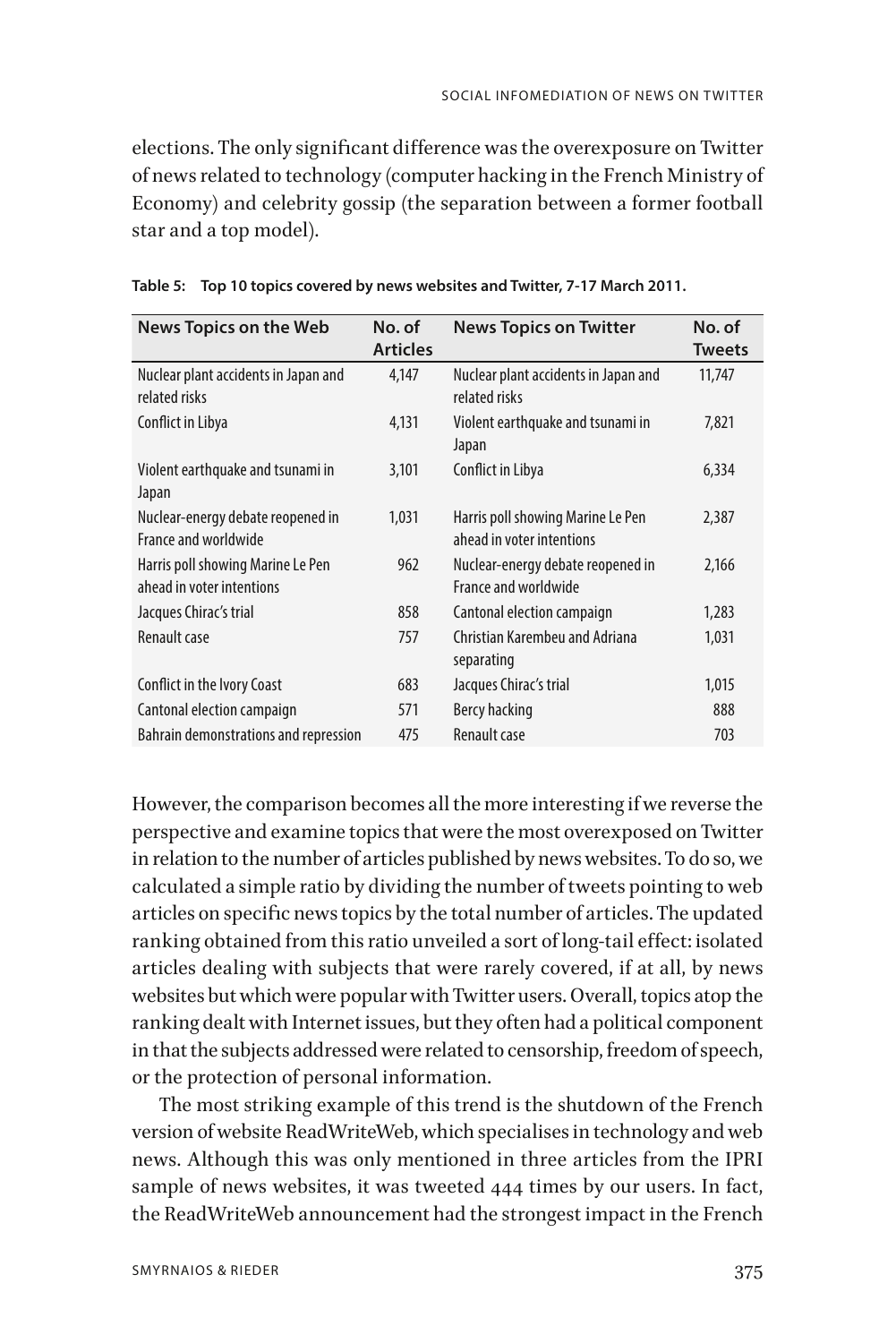Twittersphere (793 tweets in total, according to Topsy.com). Far from being a mere piece of information, Fabrice Epelboin's article is a criticism of the American head office's censorship of its French subsidiary, which it had deemed to be too partisan. As such, this issue is rather representative of the topics that ignite passion in the French Twittersphere.

| <b>News Topic</b>                                                                             | No. of<br><b>Articles</b> | No. of<br><b>Tweets</b> | Tweets/<br>Article |  |
|-----------------------------------------------------------------------------------------------|---------------------------|-------------------------|--------------------|--|
| ReadWriteWeb France shuts down                                                                | 3                         | 444                     | 148                |  |
| Total petrol company does not pay taxes in France                                             |                           | 117                     | 117                |  |
| Show parodying President Sarkozy's speeches is censored                                       |                           | 104                     | 104                |  |
| 4 Chan founder defends his views on Internet anonymity                                        |                           | 92                      | 92                 |  |
| The history of the Internet through its manifestos                                            | 2                         | 162                     | 81                 |  |
| <b>Fviction of Mixbeat from Twitter</b>                                                       |                           | 73                      | 73                 |  |
| Two people in the town Bron brought in for questioning                                        |                           | 71                      | 71                 |  |
| President Sarkozy's counsel in far-right magazine                                             | 2                         | 124                     | 62                 |  |
| Controversy surrounding Bernard-Henri Lévy's reports<br>from Libya for Le Journal du Dimanche |                           | 52                      | 52                 |  |
| Facebook isn't friends with Chinese activist Michael Anti                                     |                           | 51                      | 51                 |  |

**Table 6: Top ten of overexposed news on Twitter, 7-17 March 2011.**

Along the same lines, we find the interview with the founder of online forum 4chan regarding anonymity on the web and Facebook's attempt to censor a Chinese activist. Furthermore, SNS are at the heart of several stories that were extremely popular on Twitter, although they were mostly overlooked by news websites. If we consider the other topics related to Internet issues, this amounts to over half of the leading stories on Twitter.

However, this preference for news topics on technology in general and the Internet in particular cohabitates on Twitter with a keen interest in politics, specifically through its more controversial aspects. This can be seen in the success of the story revealing that French oil giant Total does not pay any taxes in France. This single, exclusive article published by *Marianne* magazine was not picked up by any other news websites from the IPRI sample – neither on 16 March, the day it was published, nor on 17 March. Nevertheless, this article was recommended 117 times among our sample of users (202 times in total, according to Topsy). Another theme that clearly stands out in this ranking and that goes in a similar direction is the criticism coming from the French right wing and extreme right wing. This trend seems to indicate that the French Twittersphere leans distinctly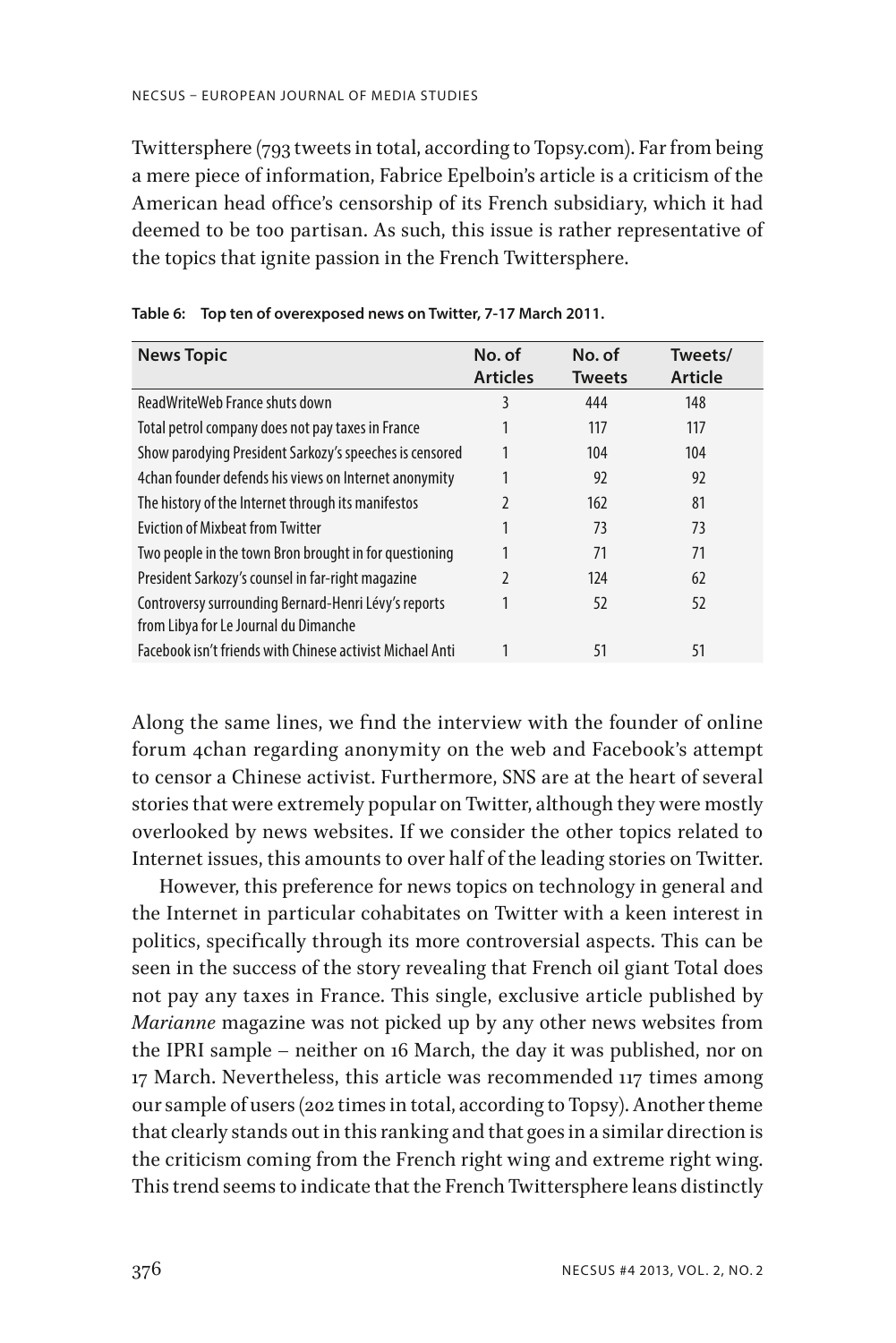toward the left of the political spectrum – at least based on the results generated from our sample.

### **Conclusions**

Through these various analytical approaches, applied to a specific yet significantly large sample, a more nuanced picture emerges of the complex *social infomediation* that takes place within Twitter. Our study confirms the results of other research on Twitter usage, like deep integration in everyday life, especially during work time, and concentration patterns in the distribution of attention and activity. We also found that content-sharing practices on Twitter tend to privilege mainstream media, particularly national dailies and user-generated platforms. The issues in discussion are also dominated by those present in the agenda of mainstream media. Nevertheless, at the same time, the diversity of exchanges and encounters that take place within the platform remains remarkably high. The spectrum of information and discussions available on Twitter through sharing is also extremely large. Promotional strategies do not seem to surpass individual desire to share and comment on interesting information. Indeed, through our study, Twitter emerges as both an information network and a public sphere.

The convergences and divergences that we observed between the most frequently covered topics by French news websites – measured by the IPRI project's quantitative component – and those that were more present in our Twitter sample lead us to believe that information-sharing practices support the dominating media agenda while also running counter to it at times. Generally, it is possible to conclude that a significant percentage of Twitter users have found a way to push political stories that have been overlooked or even ignored by the mainstream media to the forefront. This in turn increases their level of exposure as well as the diversity of the information found on the platform, and it ignites numerous debates about overlooked political issues.

In complementary research work based on the same data, $46$  rather than serving exclusively as a dissemination tool, Twitter appears as a place where 'mass hermeneutics', as described by Lovink, $47$  materialises – that is to say, it acts as a device that collects interpretations and comments formulated about an issue (which could be as much a feature article on a political issue as a satirical video uploaded to YouTube). This mass hermeneutics can be linked to the concept of ambient journalism put forth by Hermida,<sup>48</sup> but it emphasises distributed sense-making over 'mere' dissemination.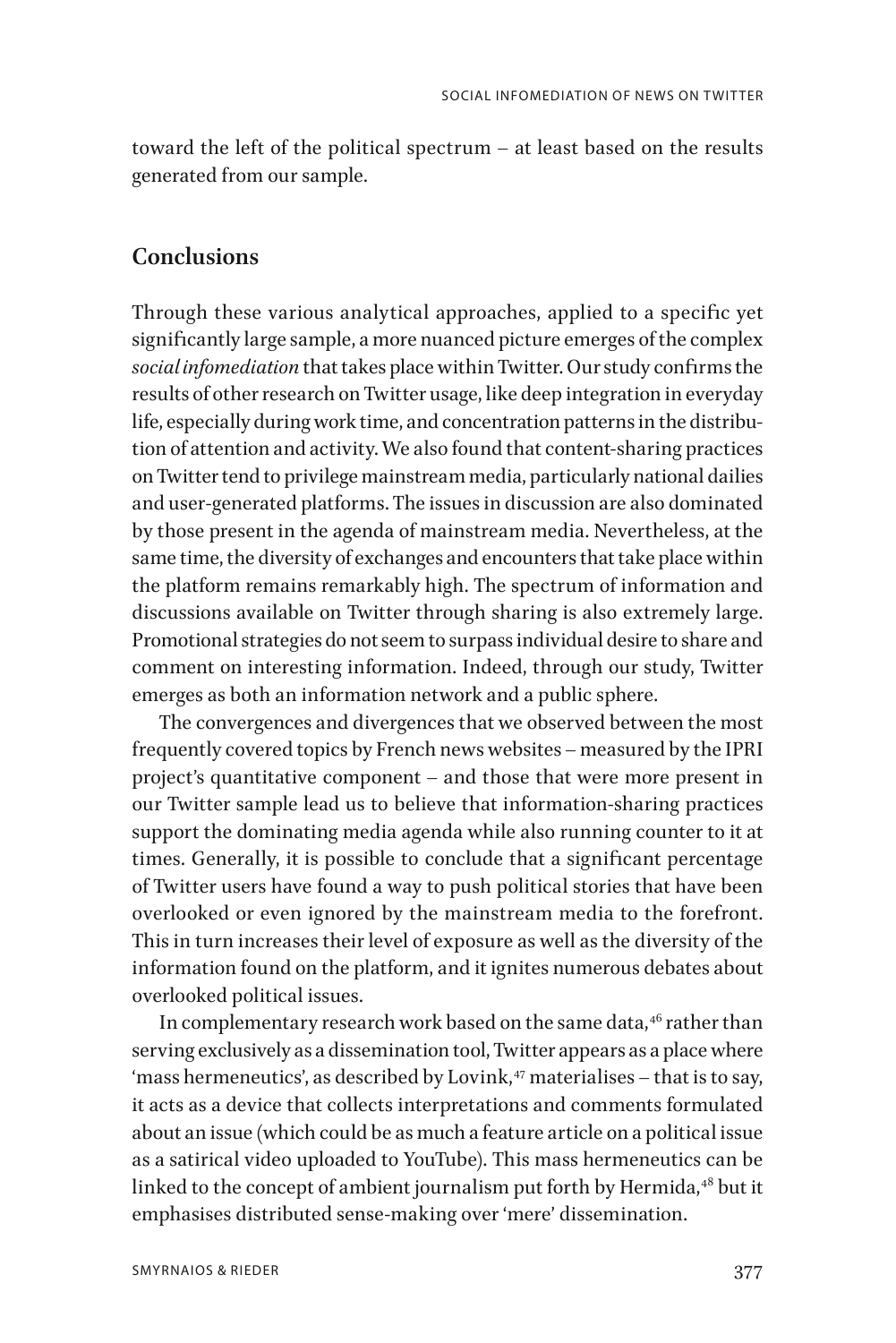As a result, although Twitter is often described as a chaotic and fragmented platform, we were able to observe convergence trends among a large number of more or less organised users who contribute to the popularity of certain stories and messages. Despite Twitter's variable communicational geometry, it still allows for specific zones, or rather *feeds*, which are characterised by profound insight and long-standing activism, to develop in parallel with this logic of concentration. These are genuine alternative views of the news and current political issues, as opposed to those expressed in the mainstream media and by traditional power structures. It is just a question of knowing where to find them.

### **Notes**

- 1. Jouët 2011.
- 2. Boyd et al. 2010.
- 3. Marwick & Boyd 2011.
- 4. This paper is a shortened and adapted translation of Rieder, B. and Smyrnaios, N, 'Pluralisme et infomédiation sociale de l'actualité: le cas de Twitter', Réseaux, Number 176, 2012: pp. 105- 139.
- 5. Smyrnaios 2012.
- 6. Knauf & David 2004.
- 7. Hagel & Singer 1999.
- 8. Águila-Obra et al. 2007.
- 9. Benkler 2006.
- 10. According to Boyd & Ellison 2007, an SNS is defined as any online service that allows its users to: 1) create public or semi-public profiles; 2) connect these profiles with a list of users; and 3) browse through their contacts and those of others. The nature of the links and functionalities allowed within the system varies from one SNS to another.
- 11. Ellison et al. 2011.
- 12. Bucher 2012.
- 13. Lotan et al. 2011; Lindgren & Lundström 2011.
- 14. Lotan et al. op. cit.
- 15. Hermida 2010.
- 16. Pew 2012.
- 17. 'What Facebook and Twitter mean for news', study conducted January 2012 with a representative sample of 3,016 Americans over the age of 18.
- 18. Online survey by CSA of 1,006 individuals 18 and over conducted 27-29 March 2012.
- 19. Wu et al. 2011.
- 20. An et al. 2011.
- 21. Ertzscheid 2009.
- 22. Bode et al. 2011.
- 23. Conover et al. 2011.
- 24. Poell & Borra 2012.
- 25. Rogers 2009.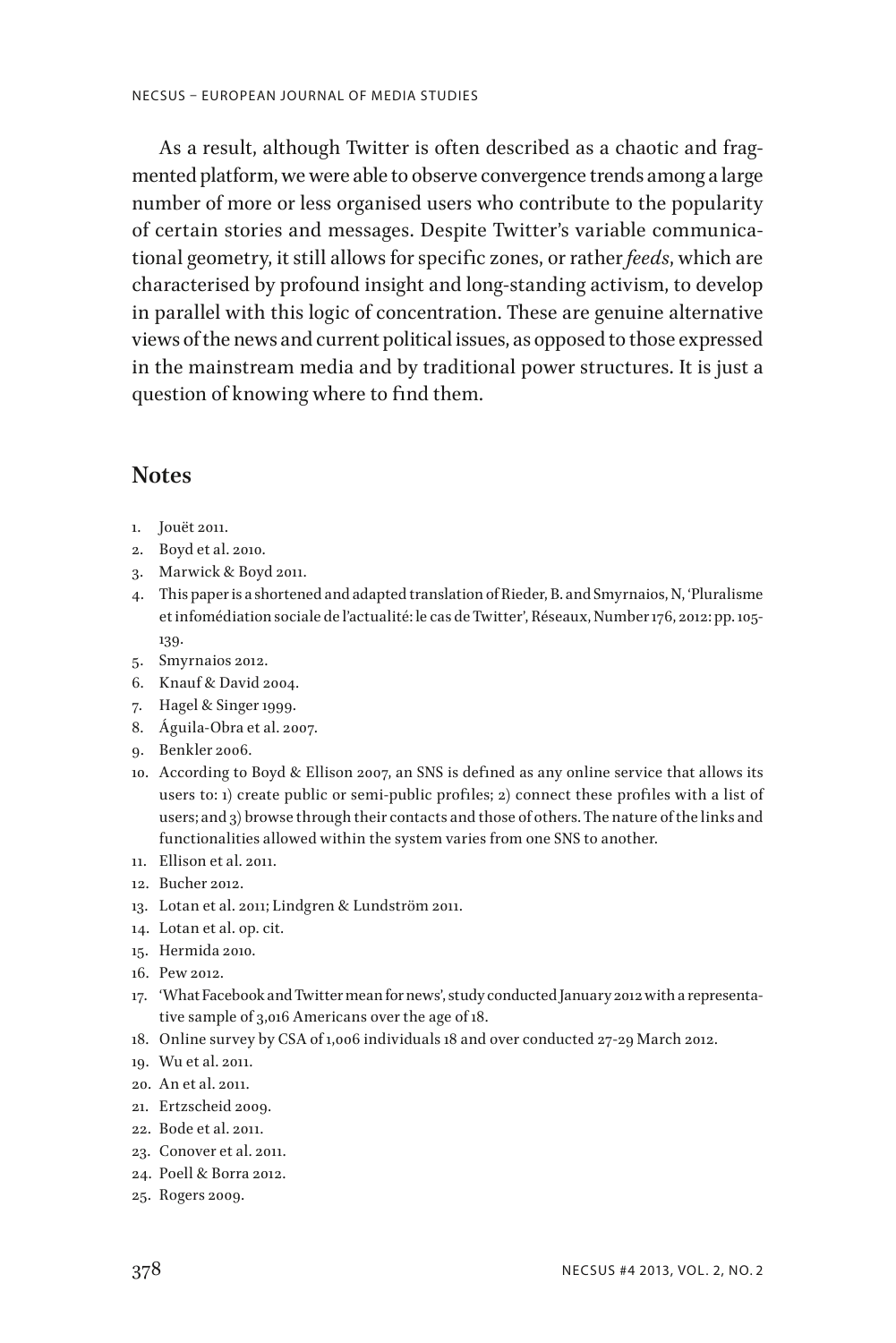- 26. In this context, an API (application programming interface) is defined as a means to retrieve structured data from a web service. For an overview of the various APIs made available by Twitter, please see the following link: https://dev.twitter.com/docs.
- 27. Users can create private accounts, but this practice is relatively rare. According to our analysis, only 1 in 10 accounts is 'protected'.
- 28. We would like to thank Martin Pasquier for his invaluable assistance in this matter.
- 29. From the viewpoint of User A, a 'follower' is User B, who follows User A (i.e., has subscribed to that user's tweet feed), and a 'friend' is User C, who is followed by User A.
- 30. Tweetism is a data collection and analysis platform developed for Twitter by Bernhard Rieder and Raphaël Velt.
- 31. The Digital Methods Twitter Capture and Analysis Toolset is a data analysis platform developed for Twitter by Erik Borra and Bernhard Rieder as part of the University of Amsterdam's Digital Methods Initiative.
- 32. http://gephi.org
- 33. http://stats.math.uni-augsburg.de/mondrian/
- 34. http://archives.lesechos.fr/archives/2010/LesEchos/20803-127-ECH.htm
- 35. http://www.spintank.fr/twitter-en-france-etat-des-lieux-chiffres-2011/
- 36. Our own research was part of the IPRI (Internet, pluralisme et redondance de l'information) research program that was supported by a grant from the Agence nationale de la recherche (ANR-09-JCJC-0125–01b). Involved in the program were several research teams specialising in information and communication (CIM, University of Paris 3, France; ELICO, University of Lyon, France; LERASS, University of Toulouse 3, France; CRAPE, University of Rennes 1, France; GRICIS, UQAM, Montreal, Canada) and computer science (LIRIS, INSA Lyon, France). Internet-user data for March 2011 was acquired from AT Internet and Médiamètrie.
- 37. Marty et al. 2012.
- 38. Gerlitz & Rieder 2013.
- 39. In France a significant number of workers, notably young mothers, do not work on Wednesdays. In many areas Wednesday is also often a day without school.
- 40. This data on the pluralism consumed confirms the caesura observed during our analysis of the pluralism offered by websites. Before Friday, 11 March, we were dealing with a typical news period, whereas the news became highly charged in the aftermath of the tsunami in Japan.
- 41. Yang & Leskovec 2011.
- 42. Hashtags are keywords preceded by the hash symbol that are used to define a tweet or put it into context. An example of a tweet containing a hashtag is as follows: '#Libya: Seïf al-Islam trial in September in Zintan'. Because these keywords are clickable, they can create thematic threads that are easy to browse.
- 43. Marty et al. op. cit.
- 44. The number of URLs (38,286) was reduced to 37,569 after the manual identification of a few technical artifacts (see the other article in this series).
- 45. We have created a way to follow up on HTTP 30*x* redirections, so as to retrieve a portion of the variations produced by content-management systems.
- 46. Rieder 2012.
- 47. Lovink 2012.
- 48. Hermida 2010.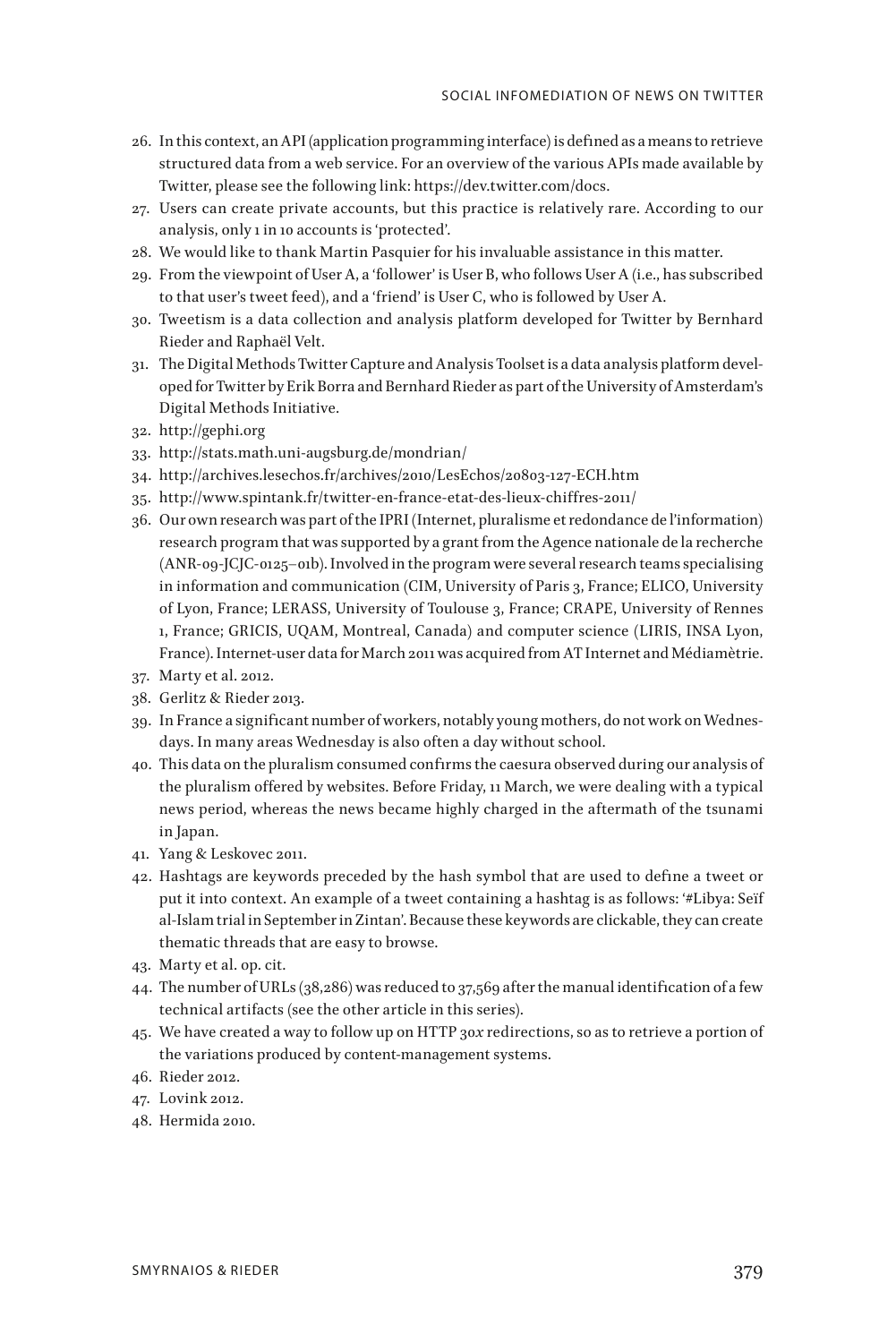### **References**

- An, J., Cha, M., Gummadi, K., and Crowfort, J. 'Media landscape in Twitter: A world of new conventions and political diversity', paper presented at the Fifth International AAAI Conference on Weblogs and Social Media, Barcelona, Spain 17-21 July 2011.
- Águila-Obra, A. R., Padilla-Melendéz, A., and Serrarols-Tarrés, C. 'Value creation and new intermediaries on Internet: An exploratory analysis of the online news industry and the web content aggregators', *International Journal of Information Management* 27 (2007): 187-199.
- Benkler, Y. *The wealth of networks: How social production transforms markets and freedom*. New Haven-London: Yale University Press, 2006.
- Bode, L., Hanna, A., Sayre, B., Yang, J., and Shah, D. 'Mapping the political Twitterverse: Finding connections between political elites', Political Networks Paper Archive, Working Paper 59, http://opensiuc.lib.siu.edu/pn\_wp/59.
- Boyd, D., Gilder, S., and Lotan, G. 'Tweet, tweet, retweet: Conversational aspects of retweeting on Twitter', paper presented at the HICSS-43, IEEE Conference, Kauai, HI, 6 January 2010.
- Boyd, D. and Ellison, N. B. 'Social network sites: Definition, history, and scholarship', *Journal of Computer-Mediated Communication*, vol. 13, no. 1, 2007: http://jcmc.indiana.edu/vol13/ issue1/boyd.ellison.html.
- Bucher, T. 'Want to be on the top? Algorithmic power and the threat of invisibility on Facebook', *New Media & Society*, vol. 14, no. 7, 2012: 1164-1180.
- Cha, M., Haddadi, H., Benevenuto, F., and Gummadi, K. 'Measuring user influence in Twitter: The million follower fallacy', paper presented at the Fourth International Conference on Weblogs and Social Media, Washington, D.C., 23-26 May 2010.
- Conover, M.D., Ratkiewicz, J., Fransisco, M., Goncalves, B., Menczer, F., and Flammini, A. 'Political polarization on Twitter', paper presented at the *Proceedings Fifth International AAAI Conference on Weblogs and Social Media*, Barcelona, Spain, 17-21 July 2011.
- Ellison, N.B., Steinfield, C., and Lampe, C. 'Connection strategies: Social capital implications of Facebook-enabled communication practices', *New Media & Society*, vol. 13 no. 6, 2011: 873-892.
- Ertzscheid, O. 'L'homme est un document comme les autres: du World Wide Web au World Life Web', *Hermès*, no. 53, 2009: 33-40.
- Jouët, J. 'Des usages de la télématique aux Internet Studies' in *Communiquer à l'ère numérique: Regards croisés sur la sociologie des usages*, edited by J. Denouel and F. Granjon. Paris: Presses des Mines, 2011, pp. 45-90.
- Gerlitz, C. and Rieder, B. 'Mining One Percent of Twitter: Collections, Baselines, Sampling', *M/C Journal*, vol. 16, no. 2, 2012: http://journal.media-culture.org.au/index.php/mcjournal/ article/viewArticle/620.
- Hagel J. and Singer, M. *Net worth: Shaping markets when customers make the rules*. Boston: Harvard Business School Press, 1999.
- Hermida, A. 'From TV to Twitter: How ambient news became ambient journalism', *M/C Journal*, vol. 13, no. 2, 2010: http://journal.media-culture.org.au/index.php/mcjournal/article/ viewArticle/220.
- Knauf, A. and David, A. 'Vers une meilleure caractérisation des rôles et compétences de l'infomédiaire dans le processus d'intelligence économique', paper presented at the *Veille Stratégique, Scientifique et Technologique* – VSST'04 Conference, Toulouse, France, 2004.
- Lovink, G. *Networks without a cause: A critique of social media*. Cambridge, Malden: Polity, 2012.
- Lotan, G., Graeff, E., Annany, M., Gaffney, D., Pearce, I., and Boyd, D. 'The revolutions were tweeted: Information flows during the 2011 Tunisian and Egyptian revolutions', *International Journal of Communication*, vol. 5, 2011: 1375-1405.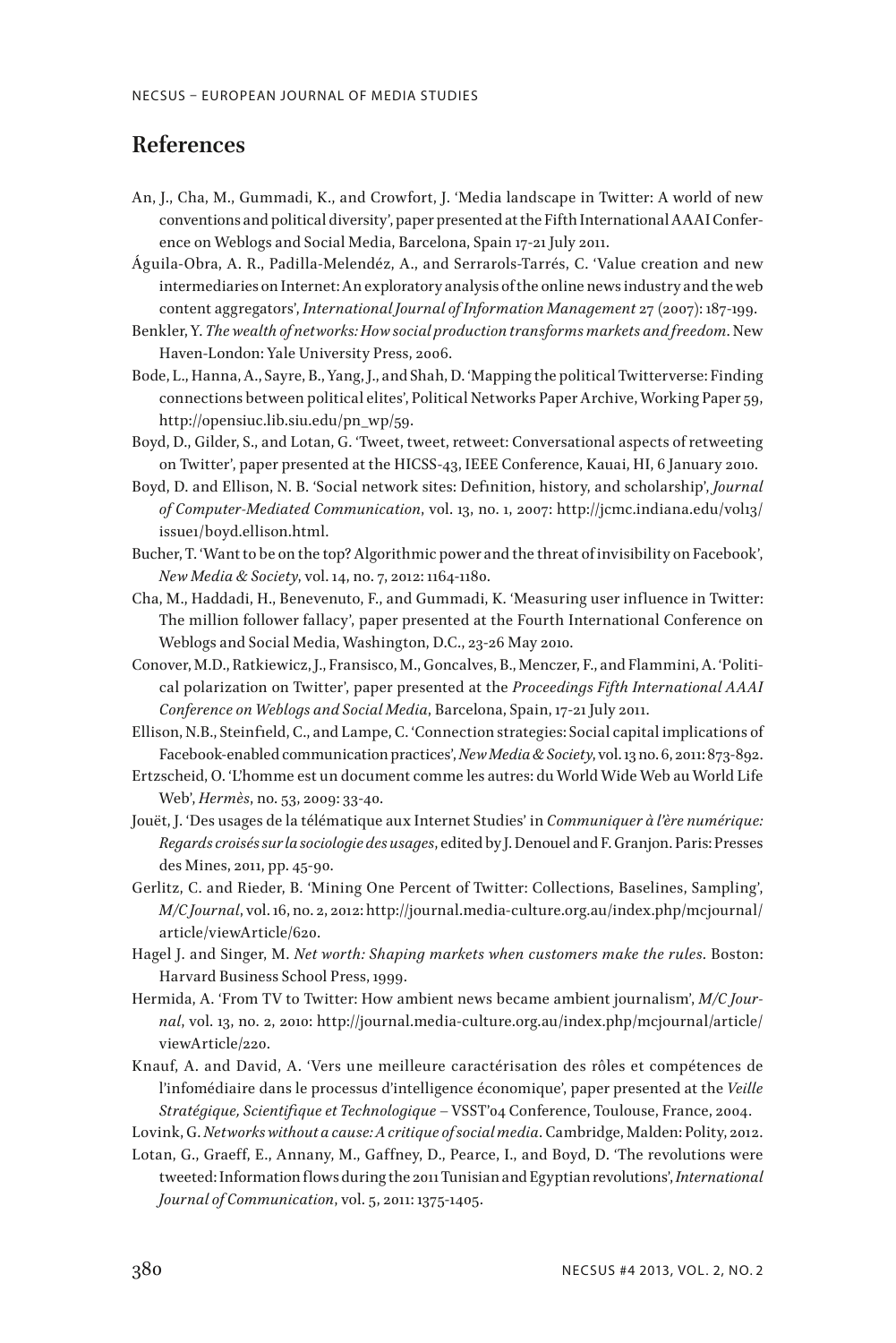- Lindgren, S. and Lundström R. 'Pirate culture and hacktivist mobilization: The cultural and social protocols of #WikiLeaks on Twitter', *New Media & Society*, vol. 13, no. 6, 2011: 999-1018.
- Marty E., Rebillad, F., Pouchot S., and Lafouge, T. 'Diversité et concentration de l'information sur le web : Une analyse à grande échelle des sites d'actualité français', *Réseaux*, no. 176, 2012: 27-72.
- Marwick, A. E. and Boyd, D. 'I tweet honestly, I tweet passionately: Twitter users, context collapse, and the imagined audience', *New Media & Society*, vol. 13, no 1, 2011: 114-133.
- Pew Research Center's Project for Excellence in Journalism, 2011, Navigating News Online, http:// www.journalism.org/analysis\_report/navigating\_news\_online.
- Pew Research Center's Project for Excellence in Journalism, 2012, The State of the News Media, http://stateofthemedia.org.
- Poell, T and Borra, E. 'Twitter, YouTube, and Flickr as platforms of alternative journalism: The social media account of the 2010 Toronto G20 protests', *Journalism*, vol. 13, no. 6, 2012: 695-713.
- Rieder, B. 'The refraction chamber: Twitter as sphere and network', *First Monday*, Volume 17, Number 11, 2012: http://firstmonday.org/ojs/index.php/fm/article/view/4199/3359.

Rogers, R. *The end of the virtual: Digital methods*. Amsterdam: Amsterdam University Press, 2009.

Smyrnaios, N. 'How does news infomediation operate online? The examples of Google and Facebook', paper presented at the 10th World Media Economics & Management Conference, Thessaloniki, Greece, 23-27 May 2012.

- Wu, S., Hofman, J. M., Mason, W. A., and Watts, D. J. 'Who says what to whom on Twitter', paper presented at the 20th International World Wide Web Conference, ACM, Hyderabad, India, 2011.
- Yang, J., and Leskovec, J. 'Patterns of temporal variation in online media', paper presented at the ACM International Conference on Web Search and Data Mining (WSDM), Hong Kong, China, 9-12 February 2011.

### **About the authors**

**Dr. Nikos** Smyrnaios is a Senior Lecturer at the University of Toulouse and a member of the Laboratory of Applied Research and Studies in Social Sciences (LERASS). His publications focus on the socio-economic stakes and political issues of the Internet. His research fields include online journalism and media, intellectual property & culture in the digital era, as well as social networking sites.

**Dr. Bernhard** Rieder is Associate Professor of New Media at the University of Amsterdam and a collaborator with the Digital Methods Initiative. His research focuses on the analysis, development, and application of digital research methods, as well as on the history, theory, and politics of software, in particular on the role algorithms play in social processes and in the production of knowledge and culture. He currently participates in the EMAPS project, an EU-funded study of the applications of electronic mapping, led by Prof. Bruno Latour. He is also working on a long-term investigation into the historical and conceptual foundations of information-processing techniques that mine, sort, filter, and connect information on the web.